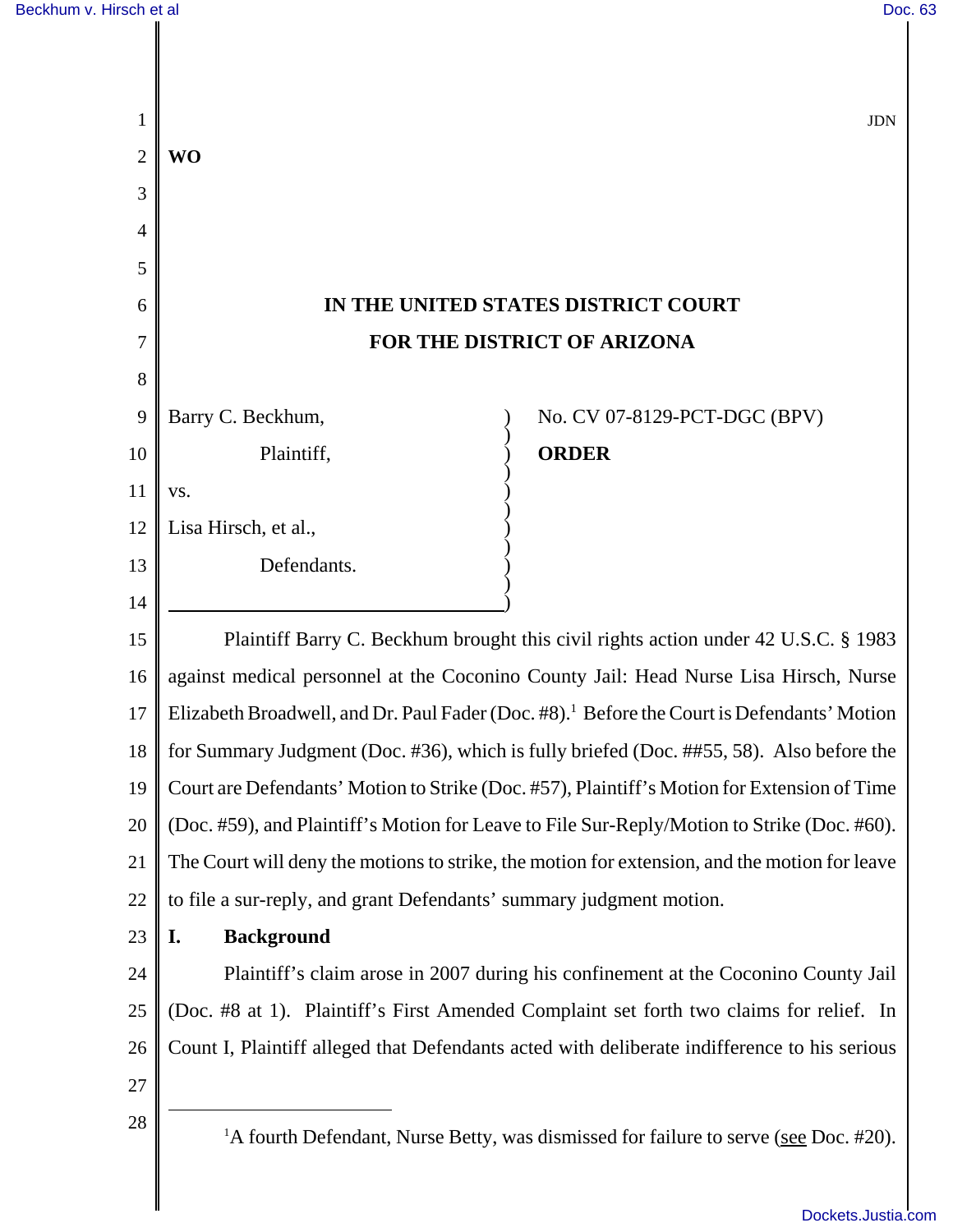1 2 3 4 5 6 medical needs in treating his diabetes (id. at 3). He claimed that they continued to administer the incorrect insulin – instead of the type prescribed by Plaintiff's physician – for about a month despite adverse effects  $(id)$ . Plaintiff further claimed that Defendants routinely delayed provision of time-sensitive medication and meals to manage his diabetes (id. at 3A). In Count II, Plaintiff alleged that the administration of blood glucose tests and insulin injections through the food trap door by Hirsch and Broadwell was unsanitary (id. at 4).

Defendants filed an Answer (Doc. #18), and the Court issued a Scheduling Order (Doc. #19). Defendants have now filed a Motion for Summary Judgment (Doc. #36).

#### 9 **II. Motion for Summary Judgment**

## 10

7

8

# **A. Facts**

11 12 13 14 15 16 17 18 19 20 21 22 The parties each submit a separate Statement of Facts (Doc. #37, Defs.' Statement of Facts (DSOF); Doc. #56, Pl.'s Statement of Facts (PSOF)). DSOF is supported by 220 pages of exhibits, identified as Exhibits A-Y (Doc. ##37-39). Included in these exhibits are Defendants' affidavits (Doc. #37, Exs. E-F; Doc. #38, Ex. H),<sup>2</sup> Plaintiff's responses to Requests for Admissions (Doc. #37, Ex. C), copies of Plaintiff's Inmate Request Forms (Doc. #37, Ex. F, Attachs.; Doc. #38, Ex. I), excerpts from Plaintiff's deposition (Doc. #38, Ex. G), jail policies and records (within Doc. ##37-39), and copies of Plaintiff's medical records (id.). PSOF is supported by 121 pages of exhibits that include Plaintiff's own declaration with attachments (Doc. #56, Ex. A, Attachs.), Defendants' responses to Requests for Admissions and Interrogatories (id., Exs. B-G, K-M), articles on diabetes management and treatment guidelines (id., Exs. H-J), Plaintiff's formal grievance and the response thereto (id., Exs. –O), and copies of e-mail and letter correspondence (id., Ex. P).

23

24

<sup>25</sup> 26 27 28 <sup>2</sup>Defendants' affidavits are supported by various exhibits that make up Exhibits A-Y. As a result, many exhibits are submitted twice; once as an attachment to an affidavit, and again as a stand-alone exhibit. For example, Hirsch's affidavit is Exhibit F, which includes 16 attached exhibits – all identified by letters but not in alphabetical order (Doc. #37, Ex. F, Attachs.). One attached exhibit is Exhibit  $S -$  Plaintiff's medical records from another detention center (id., Ex. S). Exhibit S is also found in Document #39, Ex. S. In short,

Defendants' exhibits are confusing and difficult to navigate, so where Plaintiff has submitted the same document, the Court cites to Plaintiff's exhibit.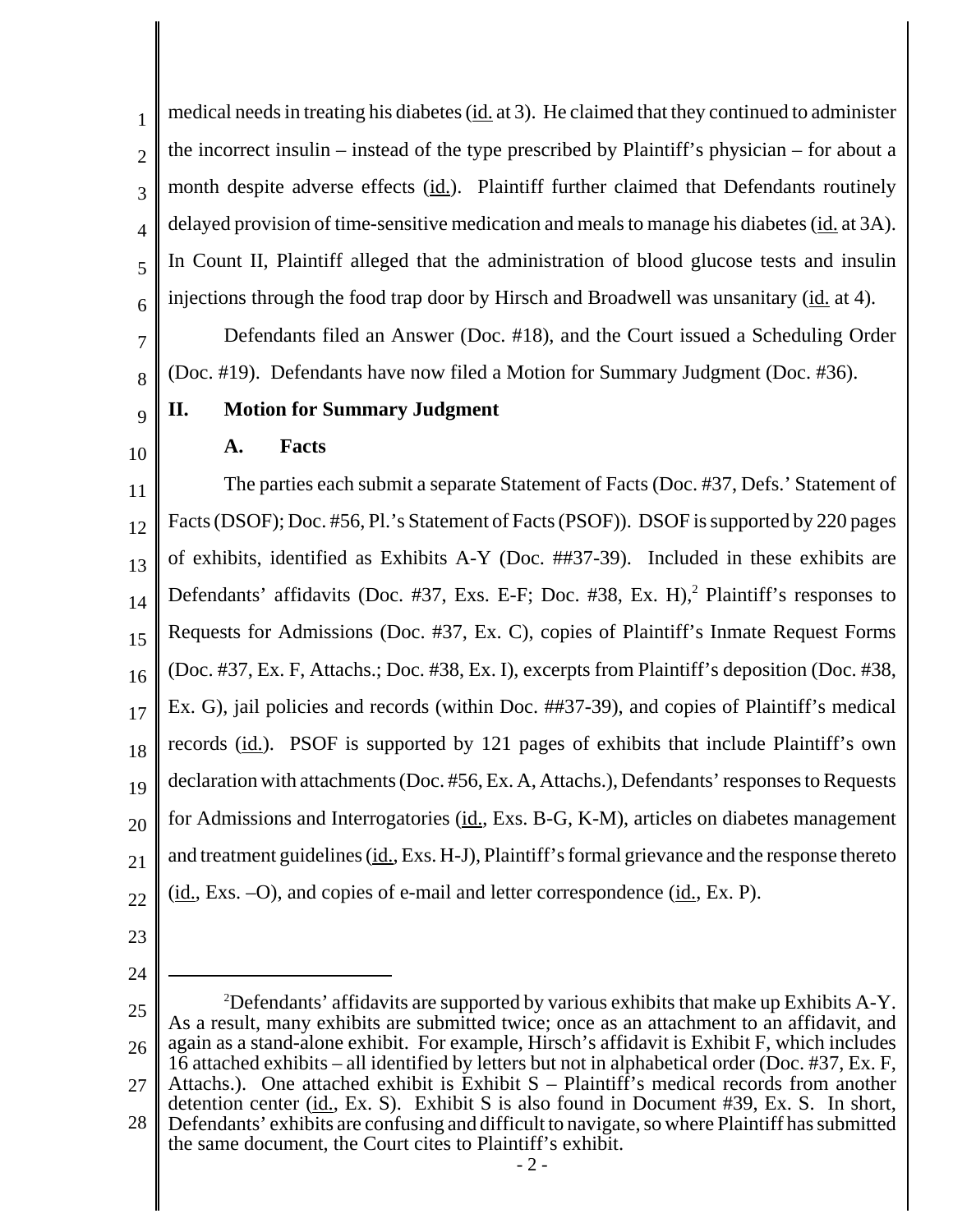1 2 3 4 5 6 7 8 9 10 11 The parties' respective Statements of Facts set out the following facts. Plaintiff was confined in the Coconino County Jail from July 31, 2007, through January 18, 2008 (DSOF ¶ 1; PSOF ¶ 1). When he was booked into the jail, Plaintiff informed medical staff that he had Type 1 diabetes, asthma, and schizophrenia and bi-polar disorder (DSOF ¶ 3; PSOF ¶ 2). As a Type 1 diabetic, Plaintiff's body does not produce insulin, so he requires a consistent insulin dose to maintain a healthy blood glucose level and avoid the risks of serious and lifethreatening complications (PSOF ¶¶ 5-6, 22). Plaintiff states that he informed medical staff that he required daily injections of Lantus insulin (a long-lasting insulin), which he had been taking prior to his incarceration (PSOF  $\parallel$  27). Defendants state that after Plaintiff was booked into jail, his blood glucose levels were checked and he received an injunction of regular insulin (DSOF ¶ 4).

12 13 14 15 16 17 Defendants state that from July 31 to August 28, 2007, Plaintiff was on a medical regimen of 70/30 insulin (a combination of a medium to long-lasting insulin and regular insulin) and as-needed regular insulin, his blood glucose levels were checked three to four times daily, and he received a diabetic diet (DSOF ¶ 6 & Ex. F, Fader Aff. ¶ 14; PSOF ¶ 29). On August 28, 2007, Fader changed Plaintiff's insulin prescription from the 70/30 insulin to Lantus insulin and as-needed regular insulin (DSOF ¶ 7).

18 19 20 21 22 23 24 25 26 27 Also on August 28, 2007, Plaintiff submitted an Inmate Request Form (informal grievance) that complained about the overall care he was receiving for his diabetes (PSOF ¶ 31; DSOF ¶ 10). Inmate Relations Officer Waldren responded that same day. He directed Plaintiff to the grievance process and forwarded Plaintiff's Inmate Request Form to the medical department (DSOF ¶ 11; PSOF ¶ 32). On August 30, Plaintiff completed another Inmate Request Form to complain about his diabetes treatment (PSOF ¶ 33). On September 3, Hirsch delivered a response to Plaintiff's August 28 and 30 informal grievances. The response documented her conversation with Plaintiff about the timing of blood sugar tests and the effect of his diet on his condition (DSOF ¶ 12; PSOF ¶ 34; see Doc. #56, Ex. A, Ex. 2).

28

On September 6, Plaintiff submitted two more Inmate Request Forms complaining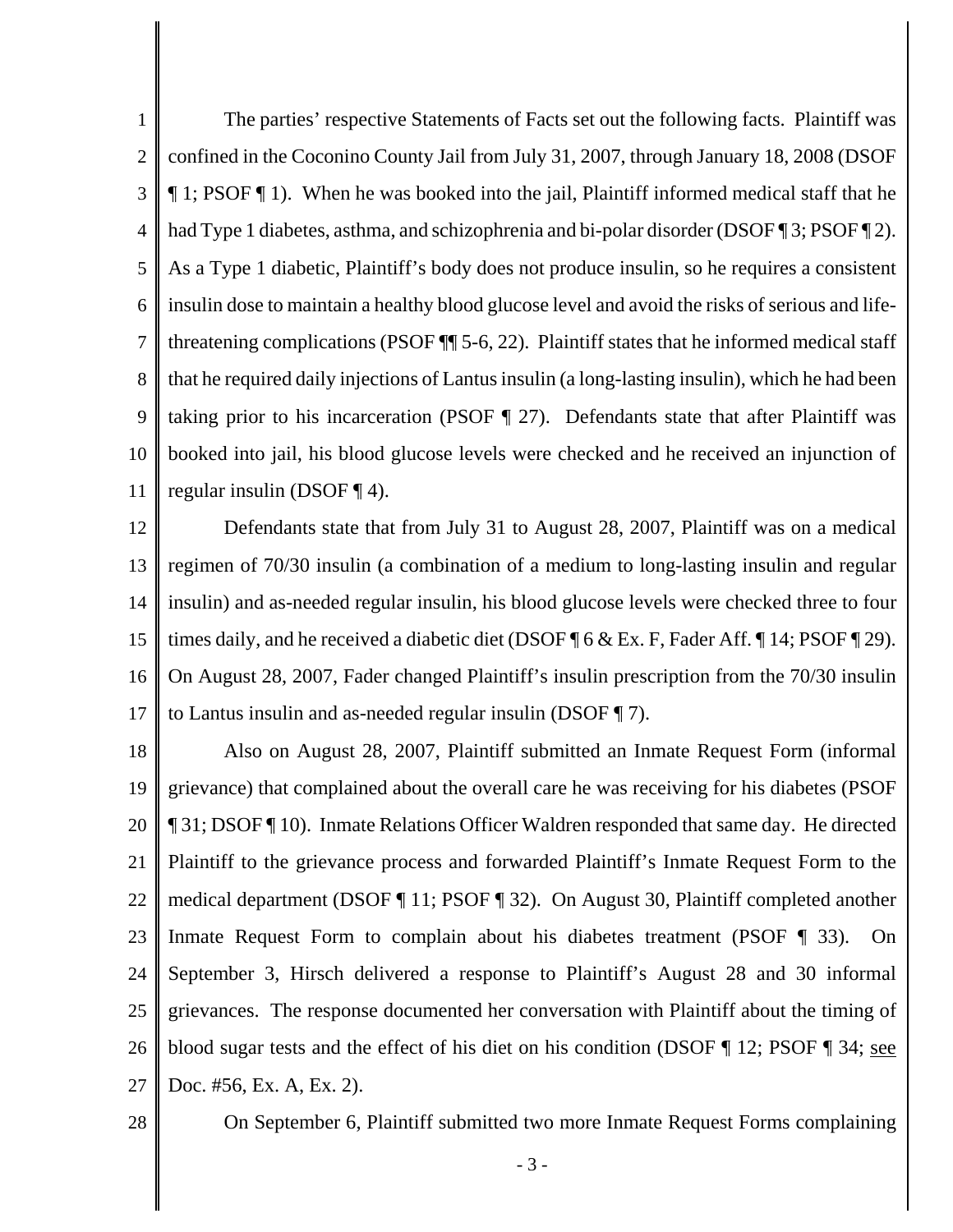1 2 3 4 5 6 about delays in receiving his insulin (DSOF ¶¶ 13-14; PSOF ¶ 35). On September 8, he submitted another Inmate Request Form to complain that his insulin was administered late, which caused his blood sugar level to rise to 300 (PSOF¶ 36; DSOF¶ 15). On September 9, Plaintiff filed more Inmate Request Forms: one made the same complaint about receiving insulin late; two others complained that in the previous days, Hirsch and Broadwell had performed glucose finger-stick tests without gloves (PSOF ¶ 37; DSOF ¶¶ 16-17).

7 8 9 10 11 12 13 14 15 16 17 18 On September 10, Plaintiff filed a formal grievance regarding his treatment complaints (DSOF ¶ 18; PSOF ¶ 38). On September 13, Hirsch issued a written response to Plaintiff's formal grievance. The response explained medical staff procedures and the reasons for those procedures, and indicated that blood glucose tests were not to be done without gloves and injections were not to be administered through the trap doors (DSOF ¶ 19; PSOF ¶ 39). This written response from Hirsch was delivered to Plaintiff on September 14, by Officers Waldren and Glenn (DSOF  $\P$  23; PSOF  $\P$  41). Plaintiff states that at that time, he advised the officers that his treatment was improving, but he still had concerns that he wanted the jail commander to address (PSOF  $\P$  41). Plaintiff states that Waldren told him he could appeal the grievance to the jail commander, but Waldren had no grievance forms with him at that time. Waldren assured Plaintiff that he would be provided with one (PSOF ¶ 41). Defendants state that Plaintiff did not express a desire to appeal Hirsch's response (DSOF ¶ 23).

19 20 21 22 23 24 25 By September 16, Plaintiff had not received a grievance form from Waldren, so he requested the form from the housing unit staff. He was told that only the Inmate Relations Officer (Waldren) could provide the form (PSOF ¶ 43). That same day, Plaintiff submitted an Inmate Request Form addressed to Waldren requesting a grievance form so he could file an appeal. There was no response to this Inmate Request Form (PSOF ¶ 44). On October 15, Plaintiff sent a second Inmate Request Form to Waldren requesting a grievance form so that he could file an appeal. There was no response (PSOF ¶ 45).

26 27 28 Meanwhile, Plaintiff had begun to complain to his attorney and his mother about his treatment (PSOF ¶ 47). Plaintiff's attorney was put in touch with Mikkel Jordahl, a civil rights advisor who began to work with the Coconino County Jail in an attempt to resolve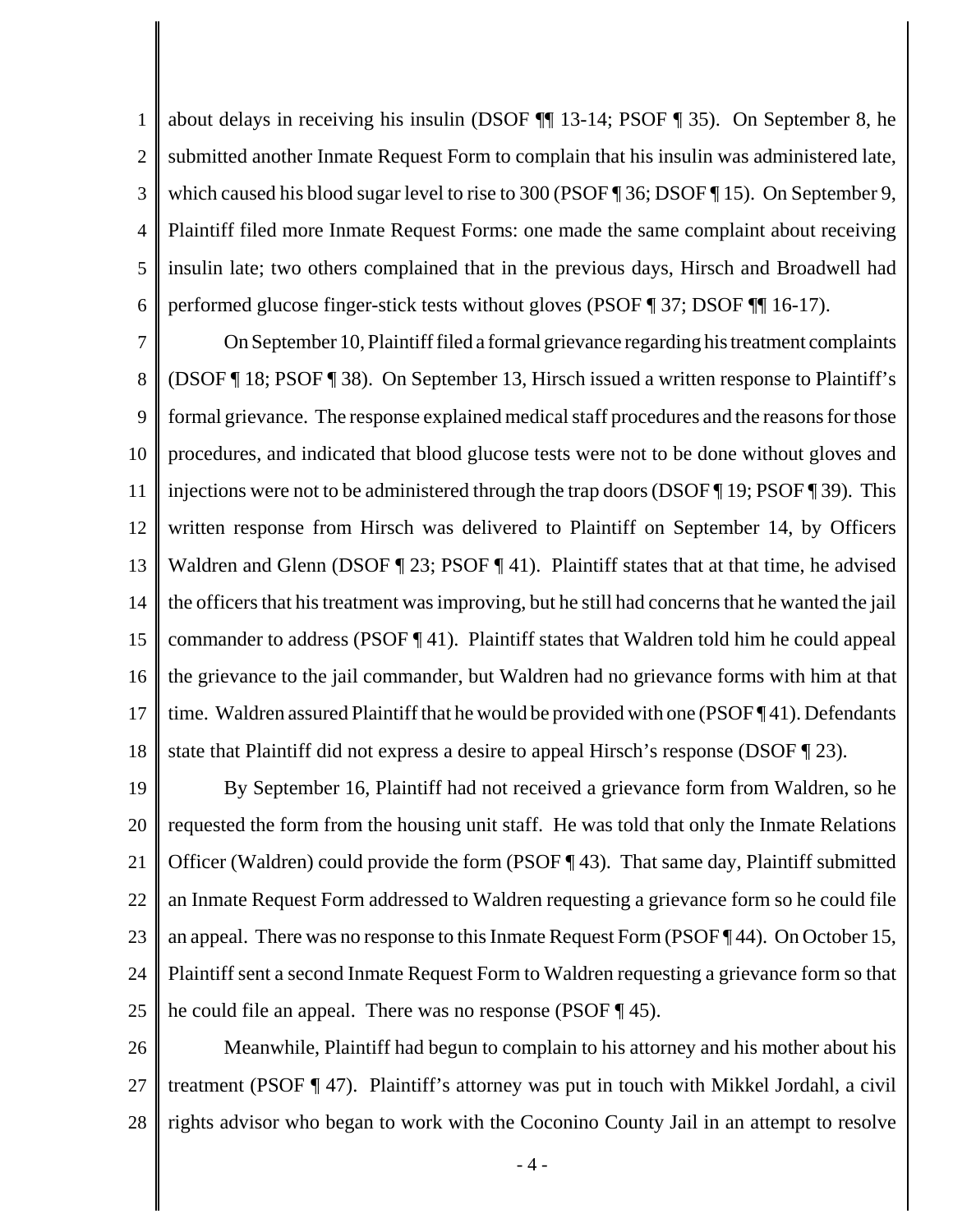1 2 3 4 Plaintiff's complaints about medical care (DSOF ¶ 48). Plaintiff states that Jordahl told him that he need not file any additional grievances because Jordahl would intercede on his behalf (PSOF ¶ 49). In September 2007, Jordahl met with Hirsch to discuss Plaintiff's treatment (PSOF ¶ 53).

5 6 7 8 9 10 11 12 Beginning on October 3, Plaintiff's blood glucose levels were fluctuating greatly (DSOF  $\P$  $[27-28)$ .<sup>3</sup> At 5:30 a.m., his blood glucose levels were 199; they dropped to 40 by 11:30 a.m., at which time Plaintiff was given insulin and a meal (DSOF ¶ 27). Later that day, at 5:53 p.m., his levels were at 160 (DSOF ¶ 27). Also on October 3, Plaintiff was moved to the medical housing unit so that his dietary intake could be observed. He returned to his general population housing unit the next day (DSOF ¶ 29; PSOF ¶ 56). On October 5, at 4:35 p.m., Plaintiff's blood glucose levels were 56. He was not given insulin (DSOF ¶ 28). Later that day, at  $8:00$  p.m., he was given Lantus insulin (DSOF  $\P$  28).

13 14 In January 2008, Plaintiff was transferred from the jail to the Arizona Department of Corrections (PSOF ¶ 61).

15

16

## **B. Parties' Contentions**

## **1. Defendants' Motion**

17 18 19 20 Defendants seek summary judgment on the grounds that (1) Plaintiff failed to exhaust his administrative remedies, (2) Plaintiff cannot show that Defendants were deliberately indifferent to his serious medical condition, and (3) Hirsch and Broadwell are entitled to qualified immunity (id.).

21 22 23 24 25 26 27 Defendants first argue that Plaintiff failed to exhaust the available administrative remedies as required under the Prison Litigation Reform Act (PLRA), 42 U.S.C. § 1997e(a) (id. at 3-4). They submit a copy of the Inmate Rules and Regulations Handbook, which sets out the steps in the grievances process: (1) first attempt to resolve the complaint informally; (2) if not resolved, file an Inmate Request Form with the Inmate Relations Officer; (3) if still not resolved, file a formal grievance to the supervisor on an inmate grievance form; and (4) if not satisfied with the supervisor's response, file an appeal – also on an inmate grievance form

28

<sup>3</sup>A normal blood glucose level is between 50 and 350 mg/dl (PSOF  $\P$  23).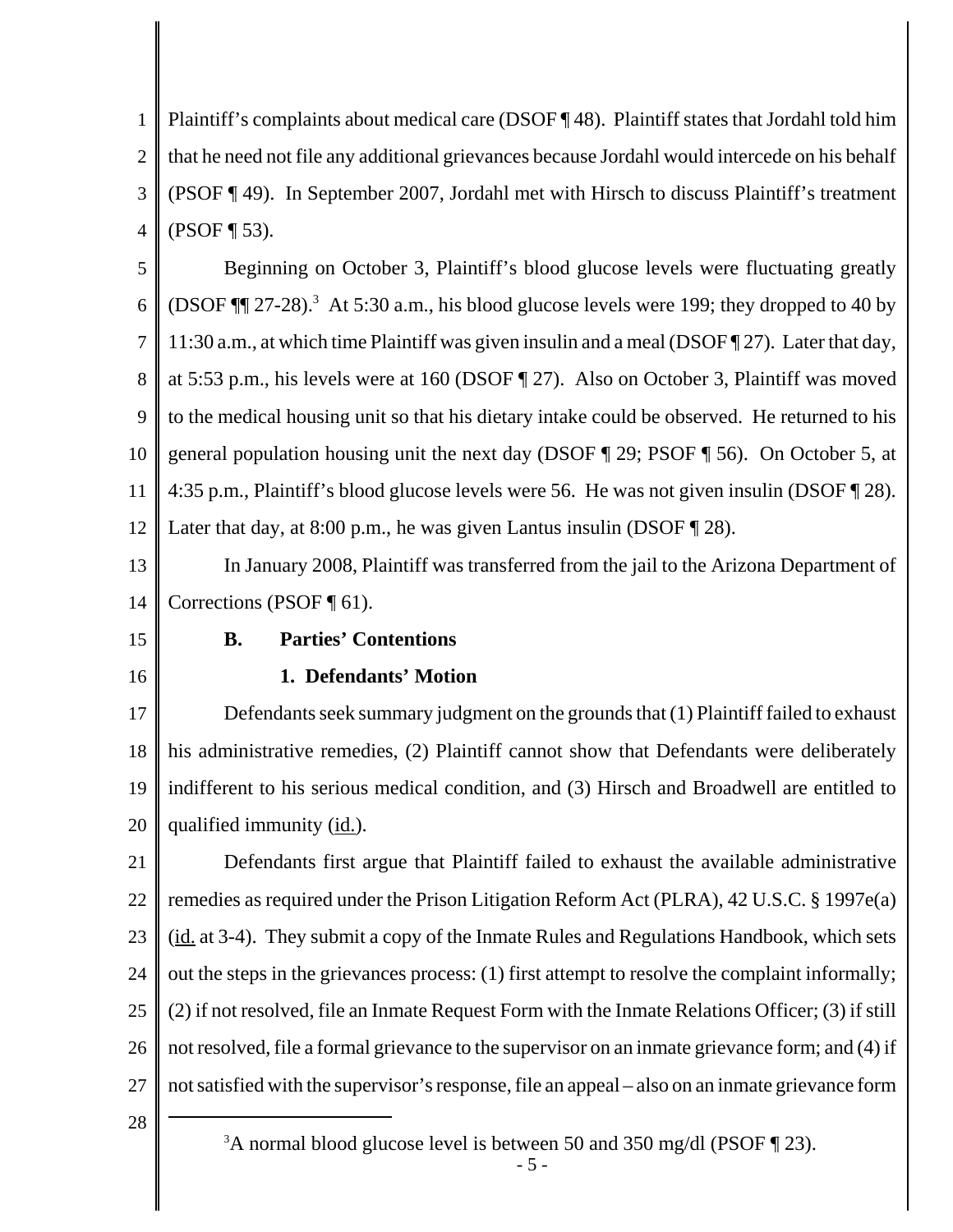1 – to the jail commander, whose decision is final (id. at 3; Doc. #39, Ex. X).

2 3 4 5 Defendants contend that although Plaintiff filed a formal grievance to the nursing supervisor (Hirsch) regarding his complaints about treatment, he failed to appeal Hirsch's response to the jail commander (Doc. #36 at 3). Defendants maintain that Plaintiff's failure to complete the last step of the grievance process requires dismissal of his claim (id. at 5).

6 7 8 9 10 11 12 13 14 15 Defendants next argue that the care provided to Plaintiff did not amount to deliberate indifference. Defendants do not dispute that Plaintiff's diabetes constituted a serious medical condition (id. at 10). They note that immediately upon his arrival at the jail, they learned of his condition and began regular blood-glucose-level checks and administration of two types of insulin (id. at 11). With regard to Plaintiff's complaint about receiving the 70/30 insulin instead of Lantus insulin, Defendants assert that the medication formulary established for the jail medical staff at the time prescribed 70/30 insulin as the long-duration insulin to be used for those with Type 1 diabetes (id.; Doc. #37, Ex. F, Hirsh Aff. ¶ 18). According to Fader, 70/30 insulin is an accepted and effective long-duration insulin for Type 1 diabetes that is used in several medical arenas  $(id, Ex. E, Fader Aff. \P 14)$ .

16 17 18 19 20 21 22 23 24 Defendants argue that Plaintiff's diabetes was not well controlled before his incarceration and, even after he was switched to the Lantus insulin, his condition remained unstable (Doc. #36 at 11). Defendants submit that this is because Plaintiff was a "brittle diabetic," meaning that even with consistent doses of insulin and a prescribed diet, he produces highly variable responses within short periods of time (Doc. #37, Ex. E, Fader Aff. ¶ 6). They contend that Plaintiff's blood glucose would vary highly regardless of efforts to control it (Doc. #36 at 12). As to those instances where Plaintiff alleges that his blood glucose levels were low, Defendants claim that the medical records show the instances were of short duration (id.).

25 26 27 28 Defendants assert that administration of blood glucose tests and injections through the trap door were isolated occurrences and at least one incident was necessitated by a security issue (id. at 12-13). Defendants argue that episodic acts do not amount to a constitutional violation without a showing that the official acted with deliberate indifference (id. at 13).

- 6 -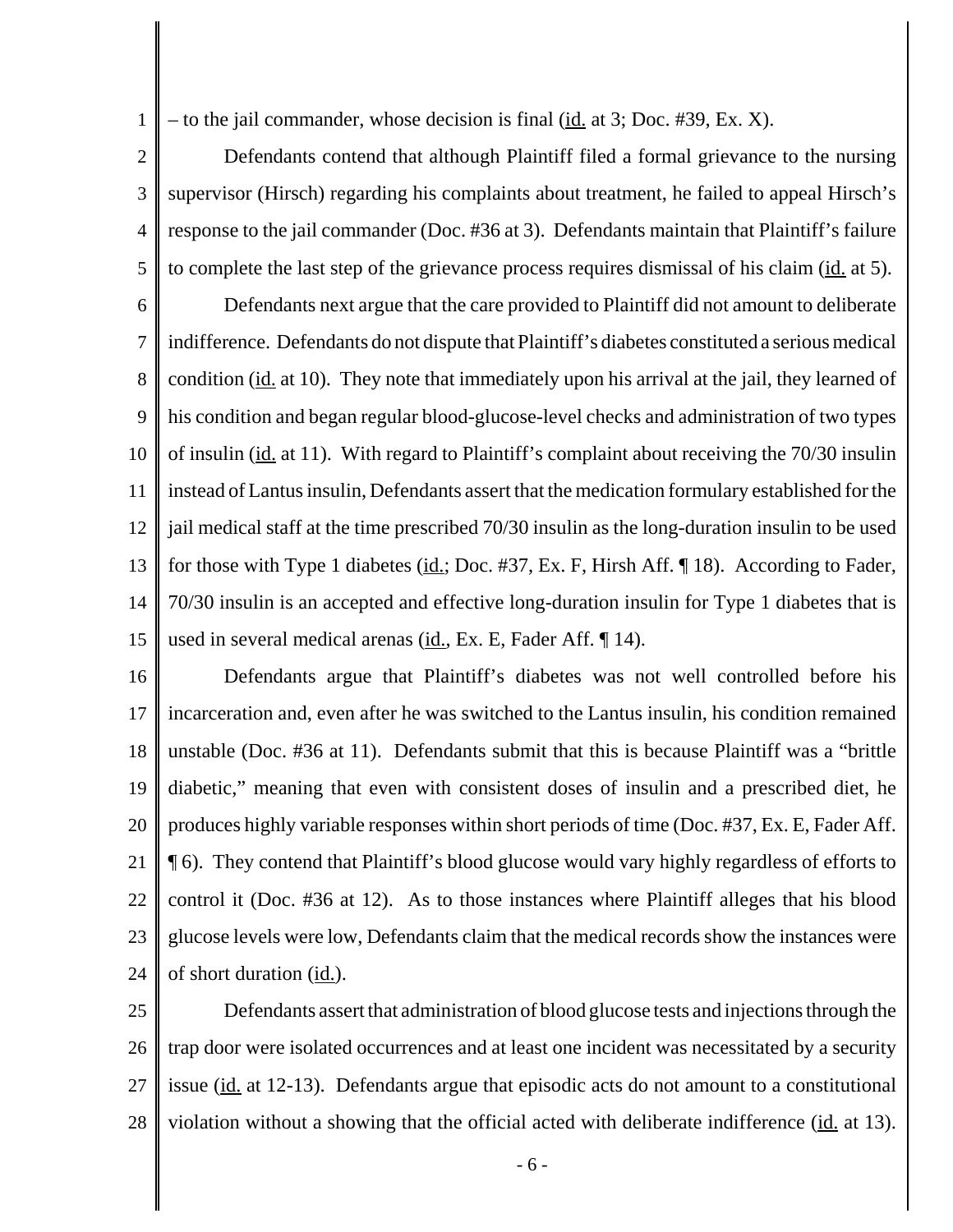1 2 They maintain that the few number of instances and the fact that the practiced ceased show that neither Broadwell nor Hirsch acted with deliberate indifference (id.).

3 4 5 6 7 Finally, Defendants contend that because Hirsch and Broadwell were operating pursuant the jail's policies, the jail's established formulary, and physician's orders when they administered medication to Plaintiff, claims against them are barred (id. at 13). Defendants submit that at all times, these two Defendants followed the proper medical protocol and standing physician's order and thus did not violate a clearly established law (id. at 13-14).

8

## **2. Plaintiff's Response**<sup>4</sup>

9 10 11 12 13 14 15 Plaintiff opposes Defendants' motion (Doc. #55). He explains Type 1 diabetes and the importance of glycemic control in management his disease (id. at 2-3). He submits that during his incarceration, he did not receive fundamental lab tests and physical exams that are vital to treating his conditions  $(id.)$ . Plaintiff states that although it is essential that medication and nutrition/diet therapy be continued without interruption to avoid hyperglycemia or hypoglycemia, when he entered the jail, Defendants changed his insulin medication from Lantus to 70/30 (id. at 4).

16 17 18 19 20 21 22 23 Regarding his grievances, Plaintiff argues that the law recognizes that it is possible for a prisoner to exhaust administrative remedies without completing the highest level of administrative review (id. at 10). He cites cases where courts have found exhaustion despite failure to fully complete the grievance process when an inmate was denied grievance forms, where officials lost grievances, where officials failed to timely respond to grievances, where an inmate received relief at an intermediate level, where injury prevented an inmate from timely filing a grievance, and where officials give a favorable decision in response to a grievance but then failed to implement the promised relief (id.).

24 25 26 Plaintiff argues that the grievance procedures were not available to him when jail officials refused to provide him with a grievance form for an appeal despite his repeated requests (id. at 11). Thus, he contends that he exhausted the procedure that were available

27

<sup>28</sup> The Court issued the Notice required under Rand v. Rowland, 154 F.3d 952, 962 (9th Cir. 1998), informing Plaintiff of his obligation to respond to Defendants' motion (Doc. #40).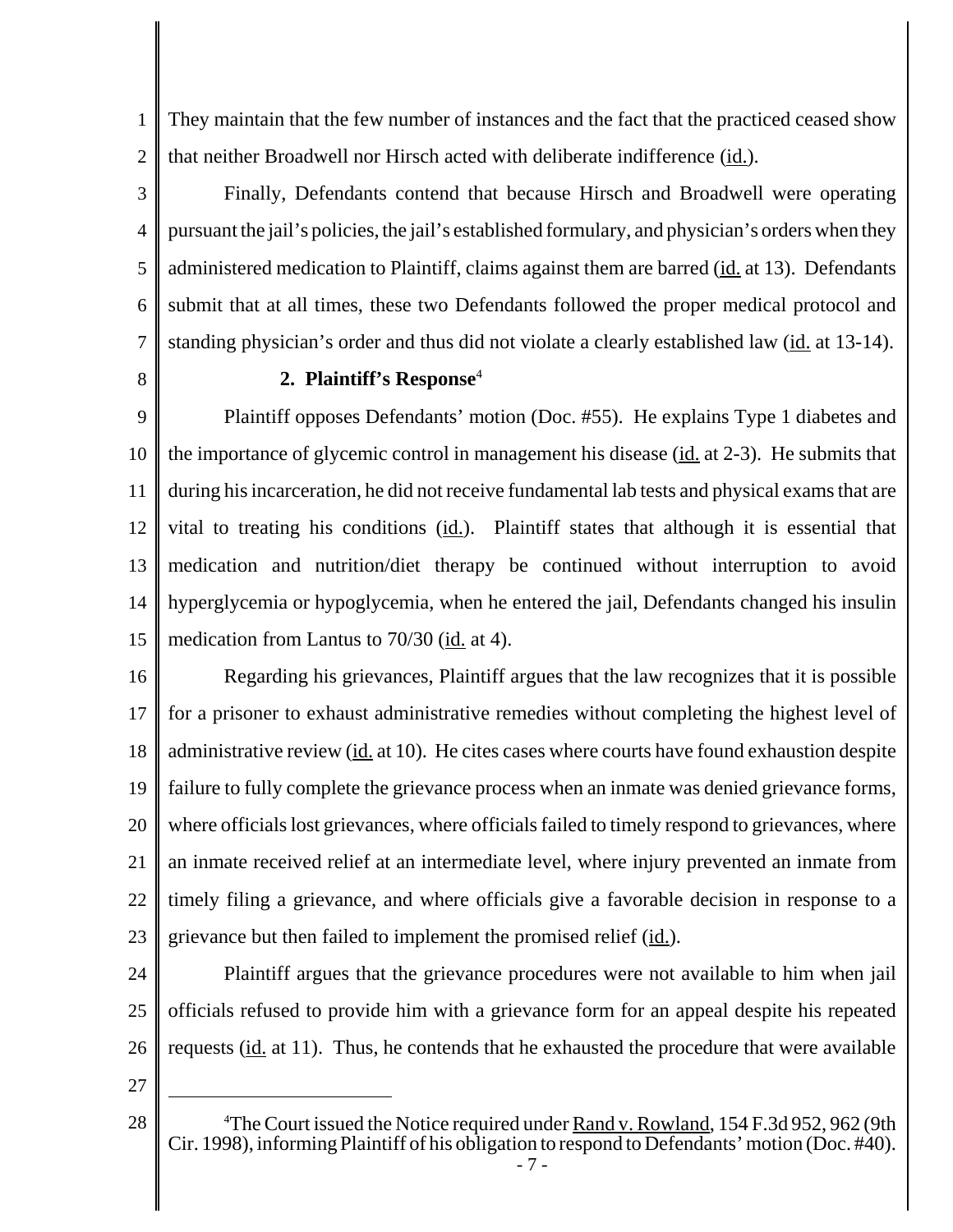1 to him.

2 3 4 5 6 7 8 9 10 11 12 In the alternative, he submits that the failure to comply with administrative procedures constitutes a "special circumstances" because he was advised by Jordahl, the civil rights advisor, not to file any further grievances (id. at 11-12). Plaintiff alleges that he should not be penalized for relying on the advice of an attorney (id., citing Hemphill v. New York, 380 F.3d 680 (2d Cir. 2004)). Plaintiff's third argument for exhaustion is that he received a favorable response to his formal grievance—Hirsch promised that certain adjustments to his treatment would be made, that his injections would be timely administered, and that he would no longer receive injections and blood glucose checks through the trap door (id. at 12). Plaintiff argues that the fact that Hirsch did not implement those promised changes should not require him to file additional grievances (id., citing Abney v. McGinnis, 380 F.3d 663, 669 (2d Cir. 2004)).

13 14 15 16 17 18 19 20 21 22 23 24 25 As to Defendants' claim that there was no deliberate indifference on the part of Defendants, Plaintiff relies on the guidelines established by the American Diabetes Association, the National Commission on Correctional Health Care, and the National Clearinghouse Guidelines (id. at 16). He submits that these guidelines call for diabetic inmates to receive specific diagnostic testing and examinations upon an initial medical evaluation; however, the record shows that Plaintiff never received some of these tests, such as a urine microalbumine test, an exam of the feet, and a retinal examination (id.) He states that he likewise never received nutritional therapy in the form of an individualized meal plan  $(i_d$  at 16-17). Further, Plaintiff contends that although the guidelines urge institutions to implement policies that require staff to notify a physician when an inmates' blood glucose levels are outside a certain range, when Plaintiff's blood glucose levels fell outside of the normal range on multiple occasions, the results were reported to Fader on just one occasion (id. at 17).

26 27 28 Plaintiff argues that from this record, a reasonable jury could conclude that Defendants' failure to adhere to well-known treatment guidelines led to severe fluctuations in Plaintiff' blood sugar levels and exposed him to unnecessary risks (id.).

- 8 -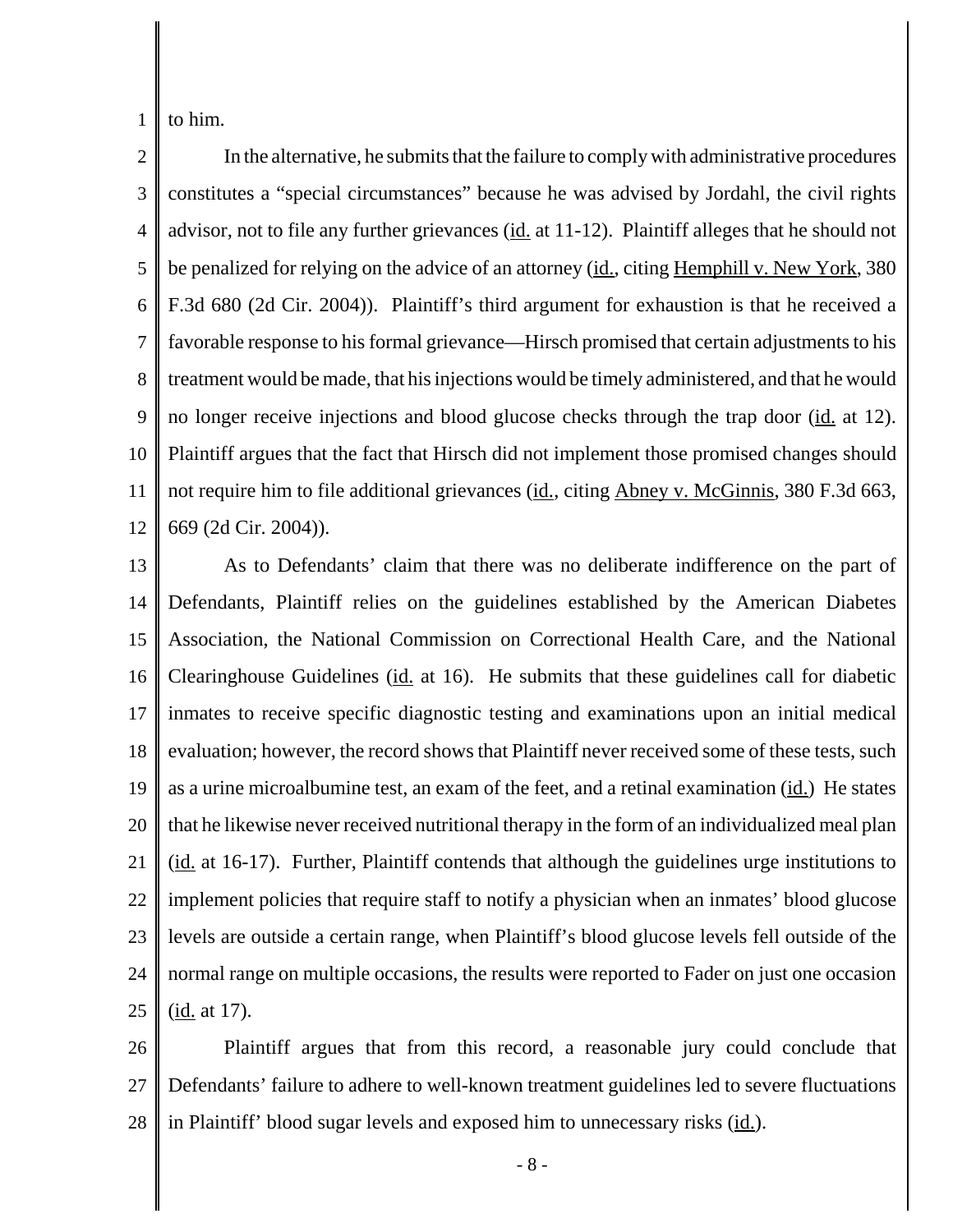1 2 3 4 5 6 7 8 Plaintiff also presents an argument for municipal liability and contends that the Coconino County Jail maintained a policy of omission by failing to obtain accreditation, which in turn led to jail employees' unlawful conduct  $(id$  at 18-19). He notes that Defendants admit that the jail is not accredited but that they look to the national guidelines to establish treatment programs (id. at 19). Plaintiff argues that this omission—the failure to obtain state-required accreditation—was the moving force behind Defendants' unlawful conduct and had the jail obtained accreditation, Plaintiff's rights would not have been violated (id. at 20).

9 10 11 Lastly, Plaintiff asserts that there is a material question of fact whether Defendants violated Plaintiff's rights and it is clearly established that he had a right to adequate treatment for his diabetes; therefore, qualified immunity does not apply (id. at 21).

12

### **3. Defendants' Reply**

13 14 15 16 17 18 19 20 21 22 In reply, Defendants first argue that Plaintiff failed to file a separate statement of contravening facts as required under the Rules of Procedure (Doc. #58 at 2). Defendants next reassert that with regard to exhaustion, Plaintiff expressed no desire to appeal Hirsch's response to the formal grievance (id. at 3). They note that one of the Inmate Request Forms Plaintiff proffers to show that he requested a grievance form does not contain an acknowledgment that it was received by a staff member, and the other form does not mention a request to file an appeal (id.). As to Plaintiff's assertion that Jordahl's involvement and advice not to file further grievances constitutes an special circumstance excusing exhaustion, Defendants note that after Jordahl's participation and meeting with jail staff, Plaintiff failed to file an appeal (id.).

23

24 25 26 27 28 In support of summary judgment, Defendants point out that the parties agree on a substantial number of facts; namely, that Plaintiff was screened upon his arrival at the jail and immediately started on treatment for his condition, he was started on insulin and his blood glucose levels were monitored 3-4 times a day, he was a brittle diabetic, and when his blood glucose levels were high or low the medical staff responded to bring the levels closer to a normal range (id.). Defendants assert that 70/30 insulin given to Plaintiff is effective and

- 9 -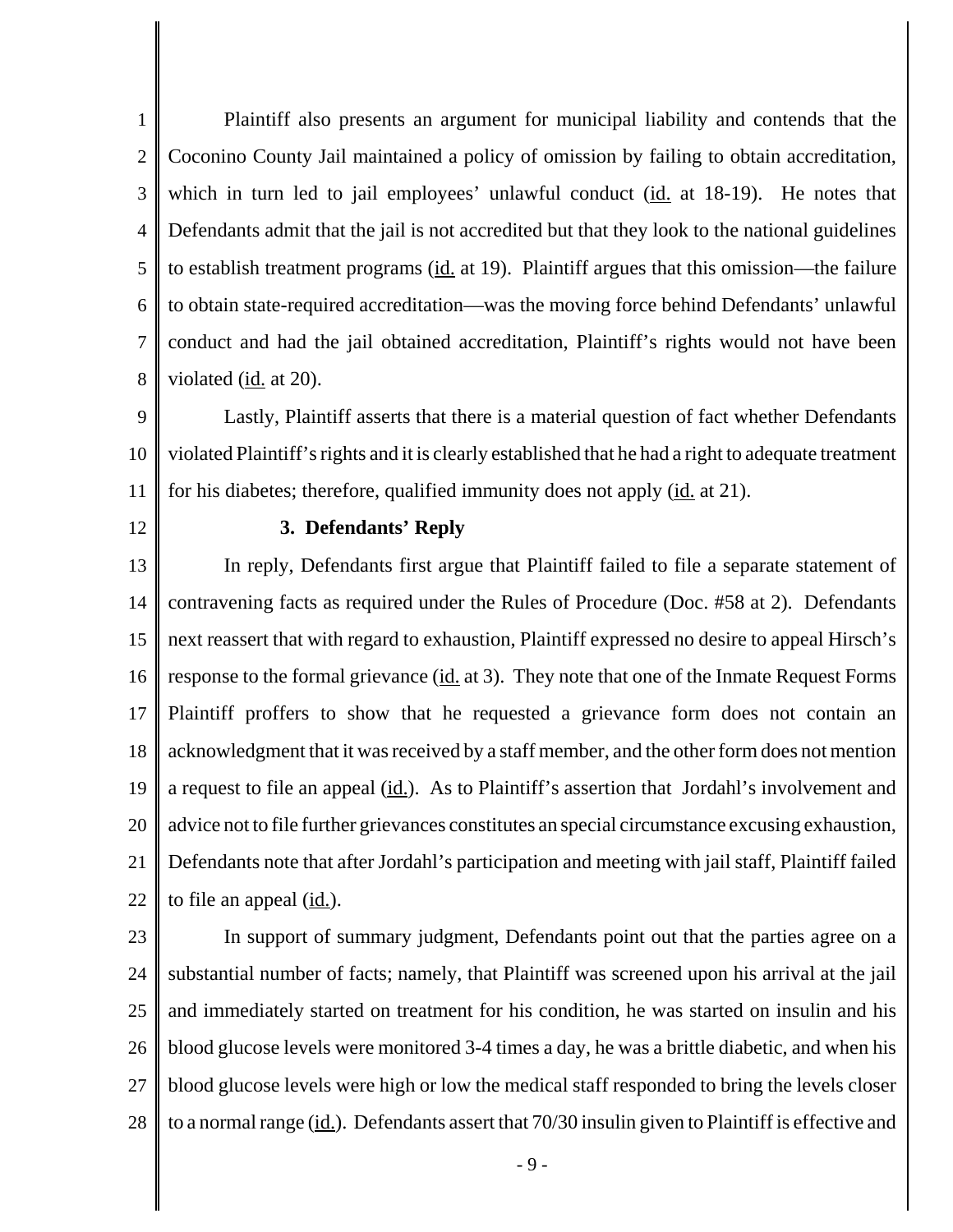1 2 commonly used to treat diabetes and, regardless, Plaintiff was switched back to his preferred insulin after just 26 days (id. at 5).

3 4 5 6 7 8 9 10 11 12 Defendants contend that the national guidelines Plaintiff's relies on to demonstrate the standard of care are merely guidelines and that the guidelines themselves emphasize that they are general in nature and not meant to be a management manual  $(i_d$  at 7). Defendants also note that many of the tests Plaintiff refers to are required annually and were not due during his time at the jail (id.). And the record shows that Plaintiff was provided dietary counseling (id. at 8). Defendants explain that the state statute Plaintiff cites in reference to accreditation provides that accreditation is not the only means of complying with the statute (id. at 8, citing Ariz. Rev. Stat.  $\S 36-402(A)$ ). Defendants argue that Plaintiff presents no evidence to show that he was harmed by either the absence of certain tests or the lack of accreditation exams (id. at 7-9).

- 13 14 15 As to the claims pertaining to blood tests and injections administered in an unsanitary manner, Defendants dispute Plaintiff's claims but contend that even assuming they are true, the few instances of improper administration not rise to a constitutional violation (id. at 8-9).
- 16 **III. Other Motions**
- 17

28

## **A. Defendants' Motion to Strike/Plaintiff's Motion for Extension**

18 19 20 21 22 23 24 25 Defendants move to strike two documents submitted by Plaintiff with his response: (1) the Inmate Request Form dated September 16, 2007, which asks for a grievance form to file an appeal, and (2) the Inmate Request Form dated October 15, 2007, which requests a grievance form (Doc. #57 at 2, referring to Doc. #56, Ex. A, Ex. 4).Defendants argue that Plaintiff failed to disclose these two documents as required under Federal Rule of Civil Procedure 26 and the Court's Scheduling Order (Doc. #57 at 2). For this reason, they maintain that pursuant to Rule  $37(c)(1)$ , the documents and any references to them must be excluded (id. at 3).

26 27 Plaintiff filed a Motion for Extension of Time to respond to Defendants' Motion to Strike, and he lodged a proposed response (Doc. ##59, 61).

The Court will deny Defendants' Motion to Strike and, because it need not consider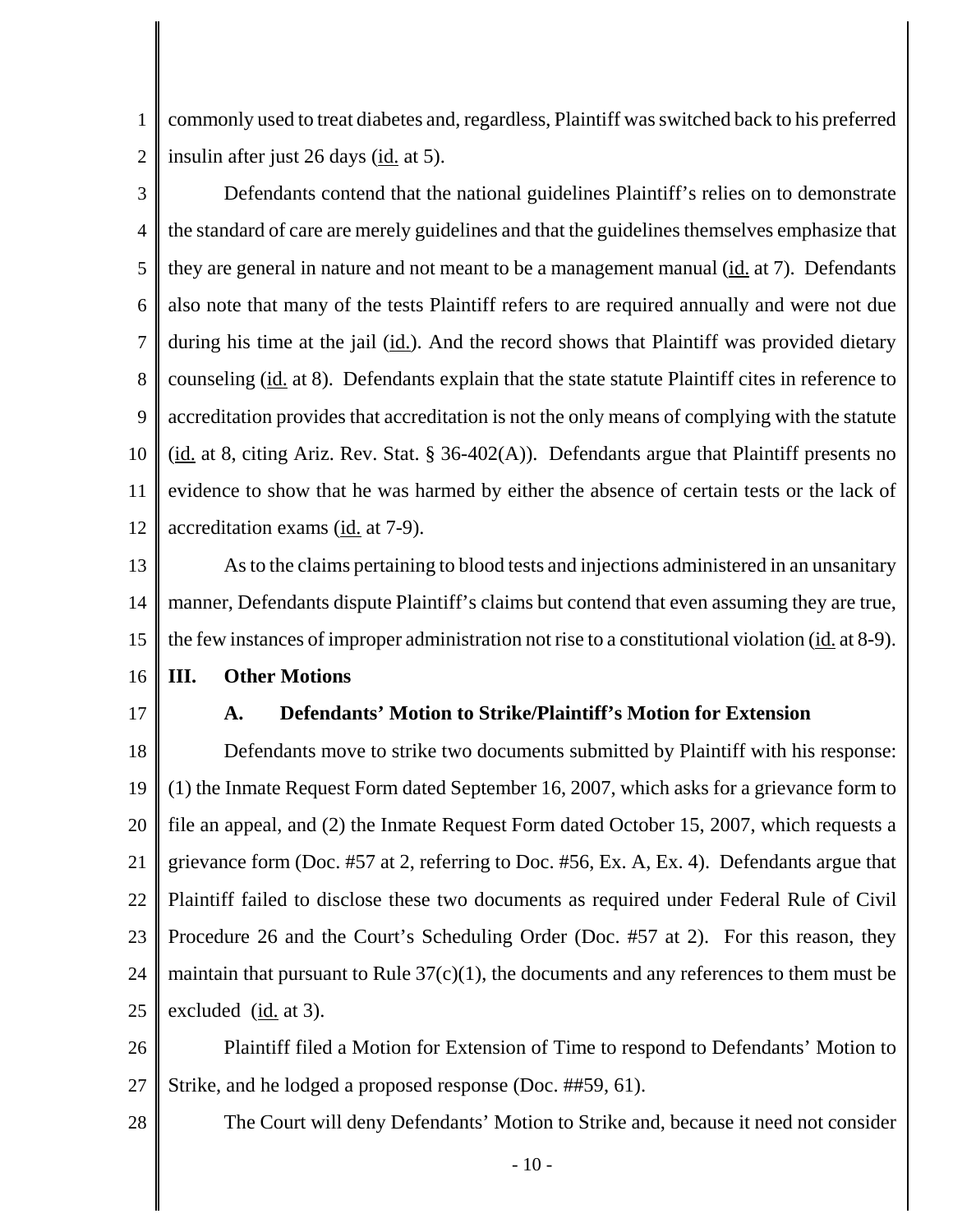1 2 3 4 5 6 7 8 9 10 11 12 13 14 15 Plaintiff's response in its determination, it will also deny Plaintiff's Motion for Extension of Time. Pro se prisoner actions are exempt from Rule 26 initial disclosure requirements. Fed. R. Civ. P. 26(a)(1)(B)(iv). The Court's Scheduling Order specified only that the parties provide witness lists, including experts, as required under Rule  $26(a)(2)$  and (3). To the extent that Plaintiff failed to proffer these two exhibits in response to Defendants' request for documents, the Court finds that failure to be harmless because these Inmate Request Forms are Defendants' records to which they had access. See Fonseca v. Sysco Food Servs. of Ariz., Inc., 374 F.3d 840, 846 (9th Cir. 2004) (late disclosure of evidence was harmless because the defendant had knowledge of the evidence). In addressing disclosure issues, the Ninth Circuit has instructed that "[d]istrict courts must take care to insure that pro se litigants are provided with proper notice regarding the complex procedural issues involved in summary judgment." Id. Further, the Ninth Circuit has given "particularly wide latitude to the district court's discretion to issue sanctions under Rule  $37(c)(1)$ ." Yeti by Molly, Ltd. v. Deckers Outdoor Corp., 259 F.3d 1101, 1106 (9th Cir. 2001).Here, in exercising its discretion, the Court declines to exclude Plaintiff's evidence.

16

#### **B. Plaintiff's Motion for Leave to File Sur-Reply**

17 18 19 20 21 22 Plaintiff seeks to strike and to file a response to Defendants' Reply on the ground that it raises arguments and issues that were not presented in the summary judgment motion (Doc. #60). Specifically, Plaintiff refers to Defendants' assertions regarding the opinion of one of Plaintiff's previous unnamed physicians and Defendants' arguments regarding the role of national guidelines and accreditation of correctional facilities' medical care regimens (id. at 2-5). Defendants oppose Plaintiff's motion to strike and to file a sur-reply (Doc. #62).

23 24 25 26 27 28 The Court will deny Plaintiff's motion as unnecessary. Any arguments raised for the first time in Defendants' reply brief will not be consider by the Court. See Cedano-Viera v. Ashcroft, 324 F.3d 1062, 1066 n. 5 (9th Cir. 2003). The Court notes, however, that Defendants' "guidelines" and "accreditation" arguments are in response to Plaintiff's claims set forth in his opposition brief. Thus, Defendants' arguments are not new; they are rebuttal arguments, which are permitted in a reply brief. See EEOC v. Creative Networks, LLC and

- 11 -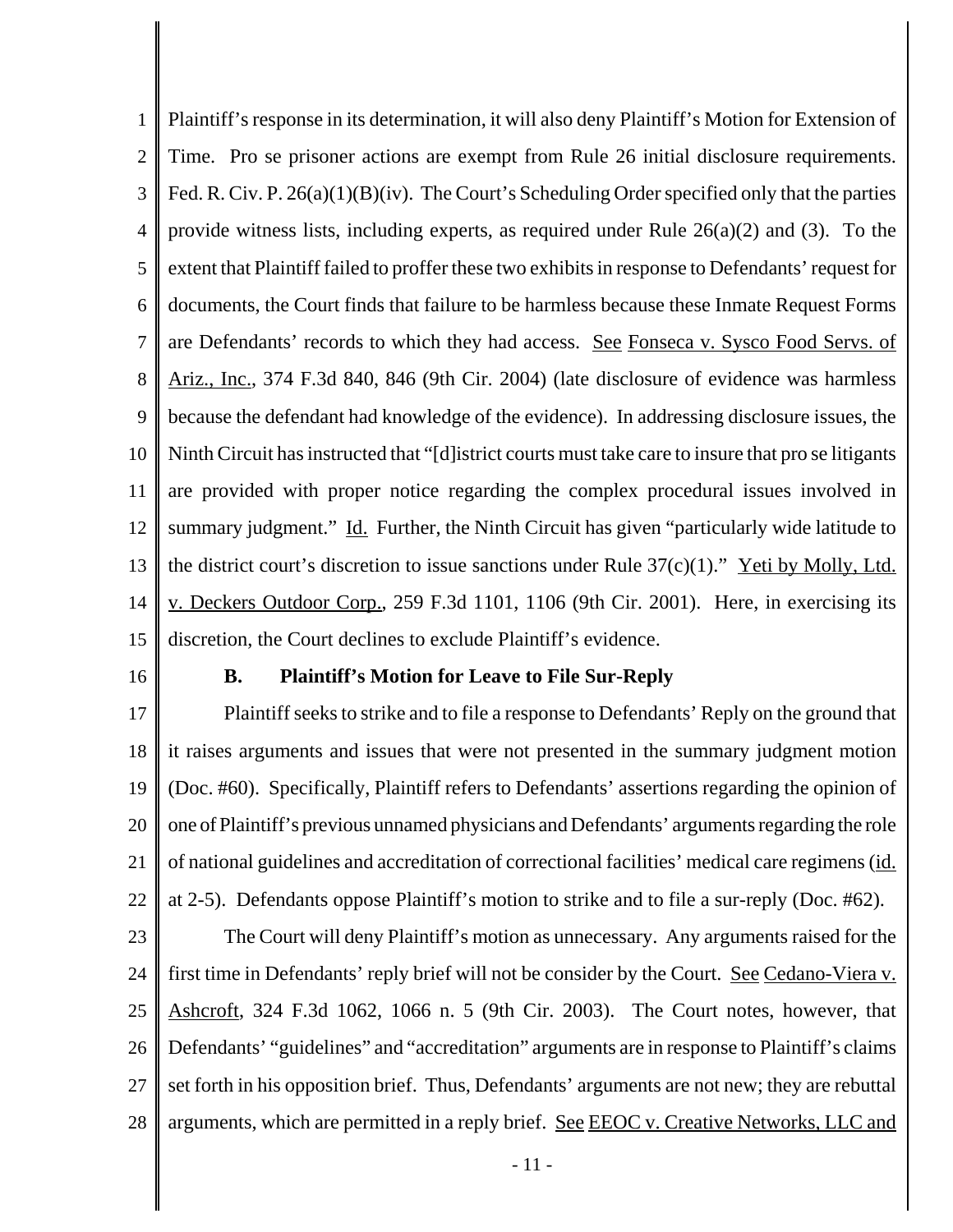1 Res-Care, Inc., 2008 WL 5225807, \*2 (D.Ariz. 2008).

#### 2 **IV. Exhaustion**

3

## **A. Legal Standard**

4 5 6 7 8 When an exhaustion issue is raised in a motion for summary judgment, the court should treat it as a matter of abatement in an unenumerated motion under Rule 12(b). Wyatt v. Terhune, 315 F.3d 1108, 1119 (9th Cir. 2003); Ritza v. Int'l Longshoremen's & Warehousemen's Union, 837 F.2d 365, 368-69 (9th Cir. 1988). The Court will construe Defendant's exhaustion argument as unenumerated Rule 12(b) motion.

9 10 11 12 13 The PLRA requires a prisoner to exhaust available administrative remedies before bringing a federal action concerning prison conditions. See 42 U.S.C. § 1997e(a); Griffin v. Arpaio, 557 F.3d 1117, 1119 (9th Cir. 2009). He must complete the administrative review process in accordance with the applicable rules. See Woodford v. Ngo, 548 U.S. 81, 92 (2006).

14 15 16 17 18 19 Exhaustion is an affirmative defense. Jones v. Bock, 549 U.S. 199, 212 (2007). Thus, the defendant bears the burden of raising and proving the absence of exhaustion. Wyatt, 315 F.3d at 1119. Because exhaustion is a matter of abatement in an unenumerated Rule 12(b) motion, a court may look beyond the pleadings to decide disputed issues of fact. Id. at 1119-20. Further, a court has broad discretion as to the method to be used in resolving the factual dispute. Ritza, 837 F.2d at 369 (quotation omitted).

20

## **B. Analysis**

21 22 23 24 25 There is no dispute that the final step in the jail's grievance procedures is an appeal to the jail commander and that Plaintiff filed a formal grievance but did not thereafter appeal to the jail commander. The Court must determine (1) whether Plaintiff had remedies available to him after Hirsch's response to his formal grievance or (2) whether Plaintiff was required to appeal in light of the circumstances or the substance of Hirsch's response.

26

### **1. Available Remedies**

27 28 There is no obligation to exhaust a remedy that is not "available." See Brown v. Valoff, 422 F.3d 926, 935 (9th Cir. 2005). "If prison employees refuse to provide inmates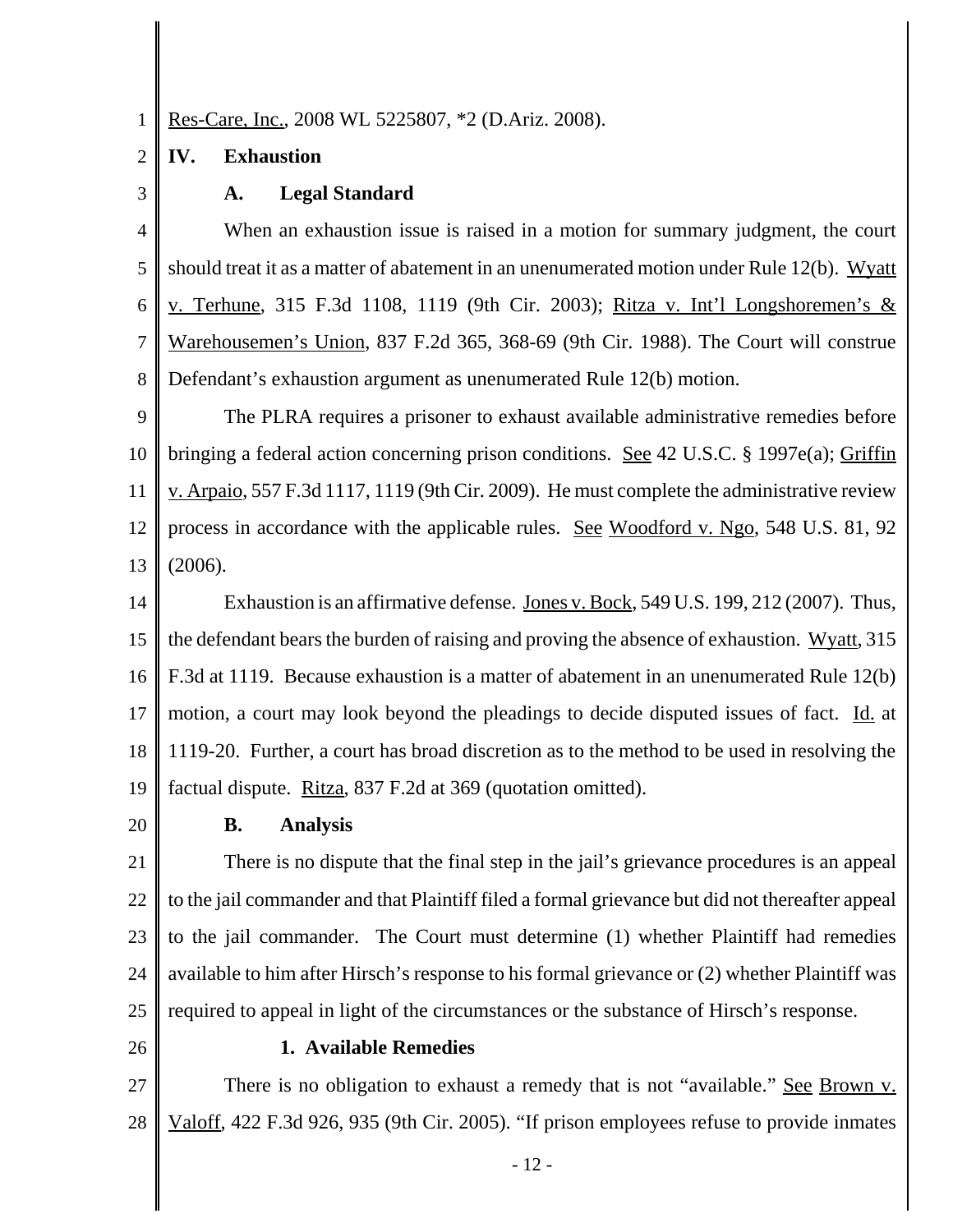1 2 3 4 5 6 7 8 with those [grievance] forms when requested, it is difficult to understand how the inmate has any available remedies." Dale v. Lappin, 376 F.3d 652, 656 (7th Cir. 2004) (per curiam) (administrative remedy not available where officials refuse to provide inmates with forms when requested); Mitchell v. Horn, 318 F.3d 523, 529 (3d Cir. 2003); Brown v. Croak, 312 F.3d 109, 113 (3d Cir. 2002) (where officials thwarted the plaintiff's efforts to exhaust his remedies, the grievance procedure was not "available" within the meaning of  $\S$  1997e(a)); Miller v. Norris, 247 F.3d 736, 740 (8th Cir. 2001) (a remedy that prison officials prevent a prisoner from utilizing is not an "available" remedy under § 1997e(a)).

9 10 11 12 13 14 15 16 17 18 19 20 21 22 23 Plaintiff presents evidence that he requested a grievance form to file an appeal of Hirsch's response but that his requests were not responded to and, thus, an appeal was not available (Doc. #56, Ex. A, Pl. Decl. ¶¶ 25-28; Ex. 4). In his affidavit, Walden states that Plaintiff did not indicate that he wanted to appeal and that Walden received "no written requests for a grievance form from [Plaintiff], and no appeals to the jail commander were presented to [Walden]" Doc. #38, Ex. P., Walden Aff.).That no request for a grievance form was "received" by Walden is not proof that a request for a form was not submitted. Although Defendants argue that one of the two Inmate Request Forms Plaintiff submitted was not signed as "received" by an officer, the other form clearly indicates that it was "received" by an officer, who is identified by badge number (Doc. #56, Ex. A, Ex. 4). Notably, Defendants do not present any alternatives available to Plaintiff if he did not receive a response to an Inmate Request Form or if he was unable to secure a grievance form for filing an appeal. On this record, the Court finds that Defendants have not met their burden to demonstrate that administrative remedies were available after Plaintiff received no forms or responses to his requests.

24

### **2. Appeal Requirement**

25 26 27 28 The Court rejects Plaintiff's suggestion that his reliance on Jordahl's advice not to file further grievances constitutes a "special circumstance" justifying his failure to exhaust. See Hemphill, 380 F.3d at 689 ("special circumstance" exists where an inmate's failure to exhaust stems from ambiguous grievance procedures and the inmate's reasonable

- 13 -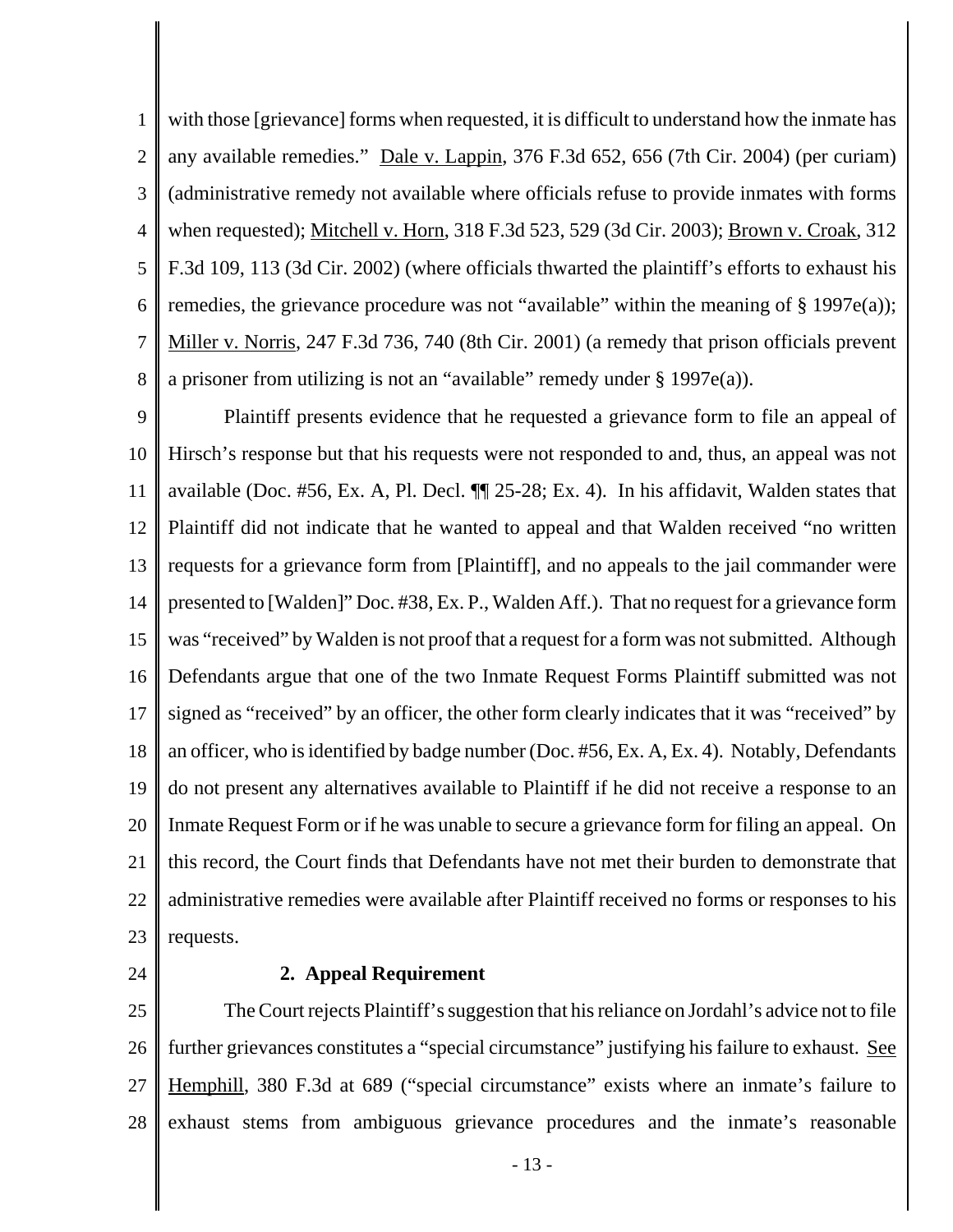1 2 3 4 5 interpretation of those procedures). Jordahl is not a jail official. His advice to Plaintiff does not amount to "reliable information" from an administrator that no additional relief is available though the grievance process. See Brown, 422 F.3d at 935 (an inmate need not continue to exhaust additional levels of review if he has "been reliably informed by an administrator that no remedies are available").

6 7 8 9 10 11 12 13 14 15 16 17 18 19 20 21 22 23 24 But Plaintiff's assertion that he was not required to file additional grievances after receipt of Hirsch's response is tenable. Hirsch's thorough, three-page response found many of Plaintiff's concerns to be legitimate and included assurances that adjustments to his treatment would be made, that injections would be administered timely, and that there would be no more injections and blood glucose checks through the trap door (Doc. #55 at 12; Doc. #56, Ex. O). The response did not include any language informing Plaintiff that he could appeal the response or what further steps to take in the grievance process (see Doc. #56, Ex. O). The Court finds that it was reasonable for Plaintiff to infer from this response that the issues were addressed or resolved and that no further appeal was necessary. This situation is similar to **Abney v. McGinnis**, where the prisoner repeatedly obtained favorable rulings on his grievances but the defendants failed to implement the rulings. 380 F.3d at 669. The prisoner's only available remedy was to file another grievance, which he did, and those grievances were resolved, but again not implemented. Id. The Second Circuit found that to require a prisoner who wins in principle to file another grievance to win in fact could lead to a never-ending cycle of grievances. <u>Id.</u> (citing Dixon v. Page, 291 F.3d 485, 490 (7th Cir. 2002)). In this case, once Hirsch confirmed to Plaintiff that adjustments would be made to address his treatment concerns, Plaintiff essentially won in principle. He was not required to wait to see if Hirsch followed through on her promises and, if she did not, file another grievance or appeal.

25 26 27 28 In sum, Defendants have failed to demonstrate that administrative remedies were available to Plaintiff after he received Hirsch's response to his formal grievance. In the alternative, Plaintiff was not required to appeal Hirsch's response in light of the assurances that his complaints were addressed and resolved. Defendants' request for dismissal based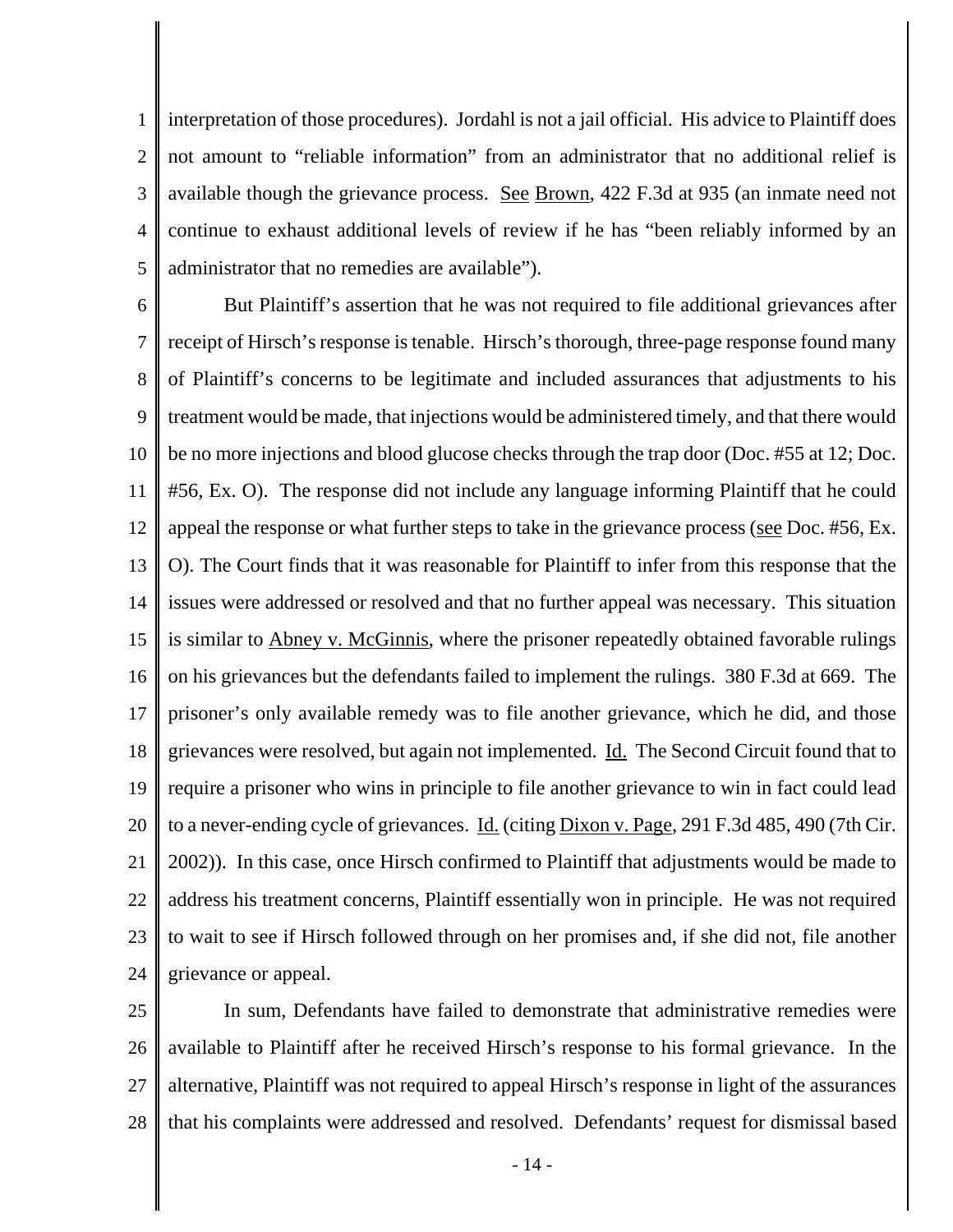1 on nonexhaustion will be denied.

#### 2 **V. Summary Judgment**

3 4 5 Defendants' remaining arguments – that they were not deliberately indifferent to Plaintiff's serious medical need and, nonetheless, they are entitled to qualified immunity – are addressed in the summary judgment analysis.

6 7

## **A. Legal Standards**

## **1. Summary Judgment**

8 9 10 11 12 13 14 15 A court must grant summary judgment "if the pleadings, the discovery and disclosure materials on file, and any affidavits show that there is no genuine issue as to any material fact and that the movant is entitled to judgment as a matter of law." Fed. R. Civ. P. 56(c); see also Celotex Corp. v. Catrett, 477 U.S. 317, 322-23 (1986). Under summary judgment practice, the movant bears the initial responsibility of presenting the basis for its motion and identifying those portions of the record, together with affidavits, that it believes demonstrate the absence of a genuine issue of material fact. Celotex, 477 U.S. at 323; Devereaux v. Abbey, 263 F.3d 1070, 1076 (9th Cir. 2001) (en banc).

16 17 18 19 20 21 22 23 24 25 26 27 If the movant meets its burden with a properly supported motion, the burden then shifts to the nonmovant to present specific facts that show there is a genuine issue for trial. Fed. R. Civ. P. 56(e); Auvil v. CBS "60 Minutes", 67 F.3d 816, 819 (9th Cir. 1995); see Anderson v. Liberty Lobby, Inc., 477 U.S. 242, 248 (1986). The nonmovant need not establish a material issue of fact conclusively in its favor; it is sufficient that "the claimed factual dispute be shown to require a jury or judge to resolve the parties' differing versions of the truth at trial." First Nat'l Bank of Ariz. v. Cities Serv. Co., 391 U.S. 253, 288-89 (1968). By affidavit or as otherwise provided by Rule 56, the nonmovant must designate specific facts that show there is a genuine issue for trial. Anderson, 477 U.S. at 249; Devereaux, 263 F.3d at 1076. The nonmovant may not rest upon the pleadings' mere allegations and denials, but must present evidence of specific disputed facts. See Anderson, 477 U.S. at 248.

28

At summary judgment, the judge's function is not to weigh the evidence and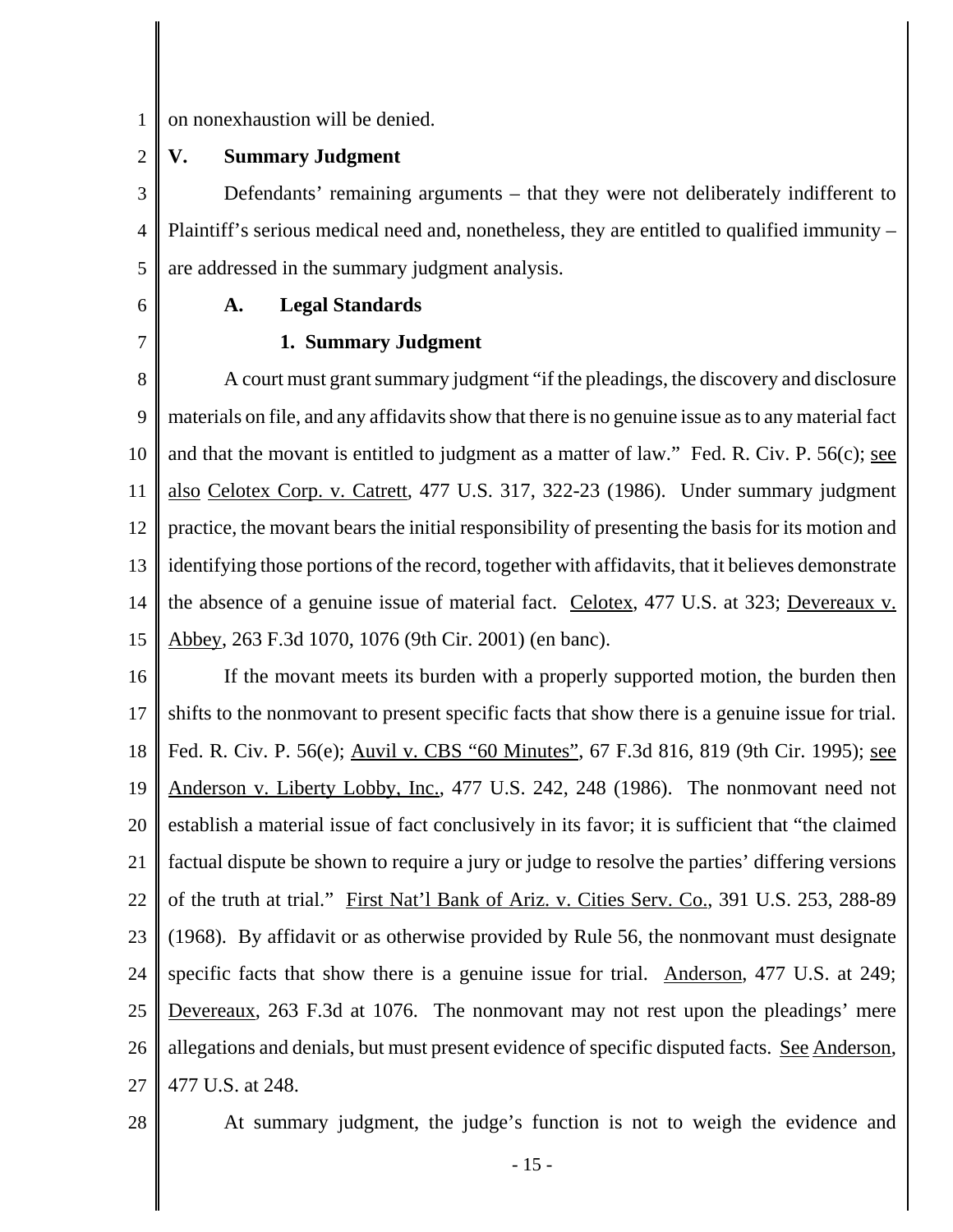1 2 3 determine the truth but to determine whether there is a genuine issue for trial. Id. at 249. In its analysis, the court must believe the nonmovant's evidence, and draw all inferences in the nonmovant's favor. Id. at 255.

4

## **2. Fourteenth Amendment**

5 6 7 8 9 10 11 12 13 14 15 16 17 18 19 20 21 22 23 As a pretrial detainee, Plaintiff is protected by the Fourteenth Amendment's Due Process Clause, which establishes that "detainees have a right against jail conditions or restrictions that 'amount to punishment.'" Pierce v. County of Orange, 526 F.3d 1190, 1205 (9th Cir. 2008). The Fourteenth Amendment standard is more protective than the Eighth Amendment. "This standard differs significantly from the standard relevant to convicted prisoners, who may be subject to punishment so long as it does not violate the Eighth Amendment's bar against cruel and unusual punishment." Id.; Jones v. Blanas, 393 F.3d 918, 931 (9th Cir. 2004). Although a pretrial detainee's right to receive adequate medical care derives from the Due Process Clause of the Fourteenth Amendment, Gibson v. County of Washoe, 290 F.3d 1175, 1187 (9th Cir. 2002) (citing Bell v. Wolfish, 441 U.S. 520, 535 (1979)), it is difficult to apply the "punishment" standard to medical care claims in the same manner it is applied to conditions-of-confinement claims. See Pierce, 526 F.3d at 1206-1213 (addressing detainees' claims regarding reading materials, telephone access, holding cells, exercise, and other conditions at the county's jail facilities). Under the Due Process Clause, however, a detainee is protected against conditions or conduct – including conduct related to medical treatment – that is arbitrary or purposeless. See id. at 1205 (if a particular condition or restriction is arbitrary or purposeless, a court may infer that the purpose of the action is punishment that may not be inflicted on pretrial detainees) (citing Bell, 441 U.S. at 539).

24 25 26 27 28 At a minimum, the Due Process Clause imposes the same duty to provide adequate medical care to those incarcerated as is imposed by the Eighth Amendment. Gibson, 290 F.3d at 1187. Therefore, the Eighth Amendment standards governing medical care may be applied. See Frost v. Agnos, 152 F.3d 1124, 1128 (9th Cir. 1998); Jones v. Johnson, 781 F.2d 769, 771 (9th Cir. 1986) ("the eighth amendment guarantees provide a minimum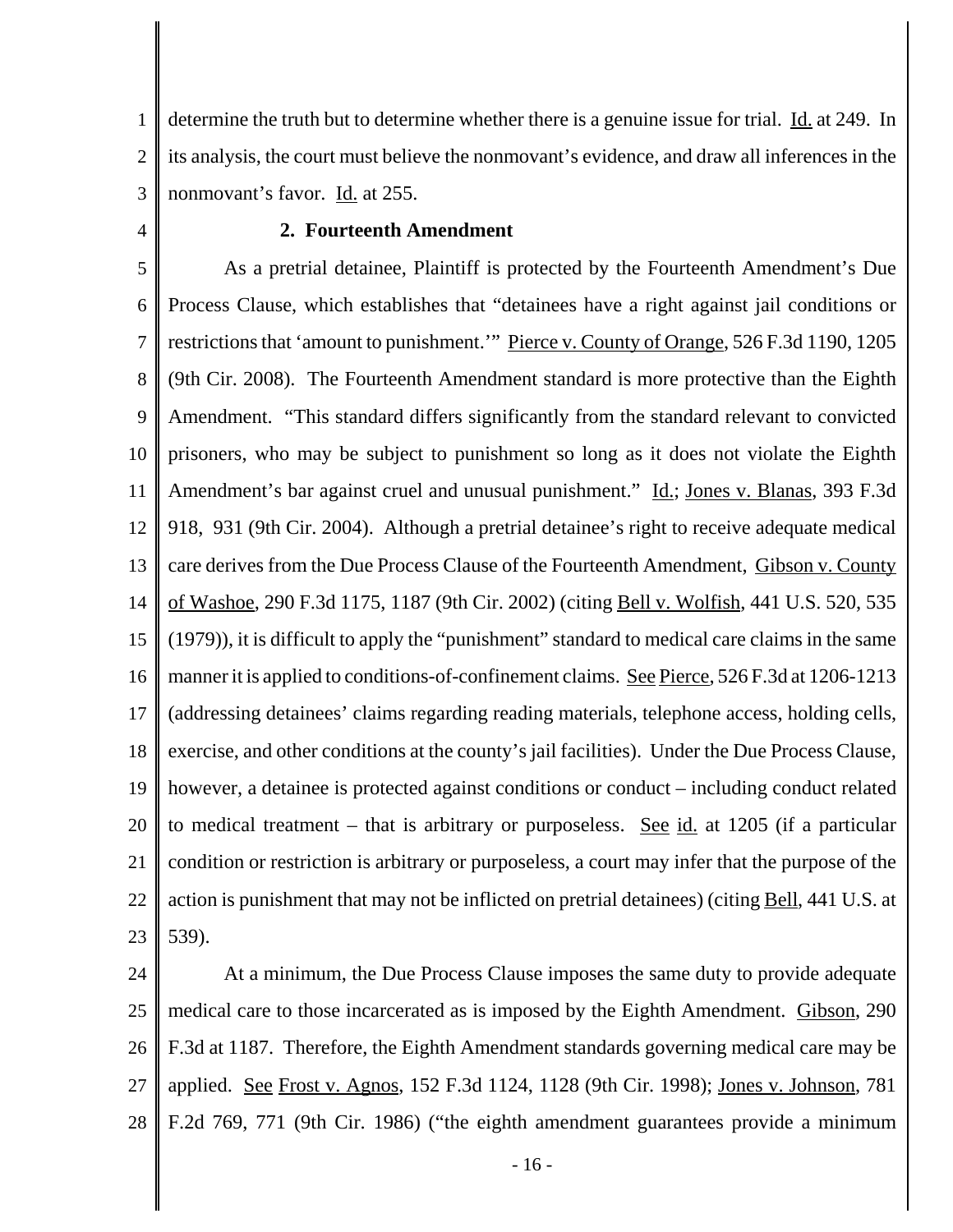1 2 standard of care for determining [the plaintiff's] rights as a pretrial detainee, including his right to medical care").

3 4 5 6 7 8 To establish a § 1983 claim for violation of the Eighth Amendment based on inadequate medical care, a plaintiff must demonstrate "acts or omissions sufficiently harmful to evidence deliberate indifference to serious medical needs." Estelle v. Gamble, 429 U.S. 97, 106 (1976). This requires the plaintiff to make two showings: (1) that he suffered a serious medical need and (2) that the defendant's response to that serious medical need was deliberately indifferent. Jett v. Penner, 439 F.3d 1091, 1096 (9th Cir. 2006).

9 10 11 12 13 14 15 16 17 18 19 20 21 22 To act with deliberate indifference, a prison official must both know of and disregard an excessive risk to inmate health. The official must both be aware of facts from which the inference could be drawn that a substantial risk of serious harm exists, and he must also draw the inference. Farmer v. Brennan, 511 U.S. 825, 837 (1994). In the medical context, deliberate indifference may be shown by a purposeful act or failure to respond to a prisoner's pain or possible medical need, and harm caused by the indifference. Jett, 439 F.3d at 1096. Prison officials are deliberately indifferent to a prisoner's serious medical needs if they deny, delay, or intentionally interfere with medical treatment. Wood v. Housewright, 900 F.2d 1332, 1334 (9th Cir. 1990). But a delay in providing medical treatment does not constitute an Eighth Amendment violation unless the delay was harmful. Hunt v. Dental Dep't, 865 F.2d 198, 200 (9th Cir. 1989) (citing Shapley v. Nevada Bd. of State Prison Comm'rs, 766 F.2d 404, 407 (9th Cir. 1985) (per curiam)). Thus, to establish deliberate indifference, a prisoner must show that the delay led to further injury. <u>See Hallett v. Morgan</u>, 296 F.3d 732, 746 (9th Cir. 2002).

23

24 25 26 27 28 "[A] mere 'difference of medical opinion . . . [is] insufficient, as a matter of law, to establish deliberate indifference.'" Toguchi v. Chung, 391 F.3d 1051, 1058 (9th Cir. 2004) (citation omitted). Therefore, to prevail on a claim involving choices between alternative courses of treatment, a prisoner must show that the course of treatment the doctors chose was medically unacceptable in light of the circumstances and that it was chosen in conscious disregard of an excessive risk to the prisoner's health. **Jackson v. McIntosh**, 90 F.3d 330,

- 17 -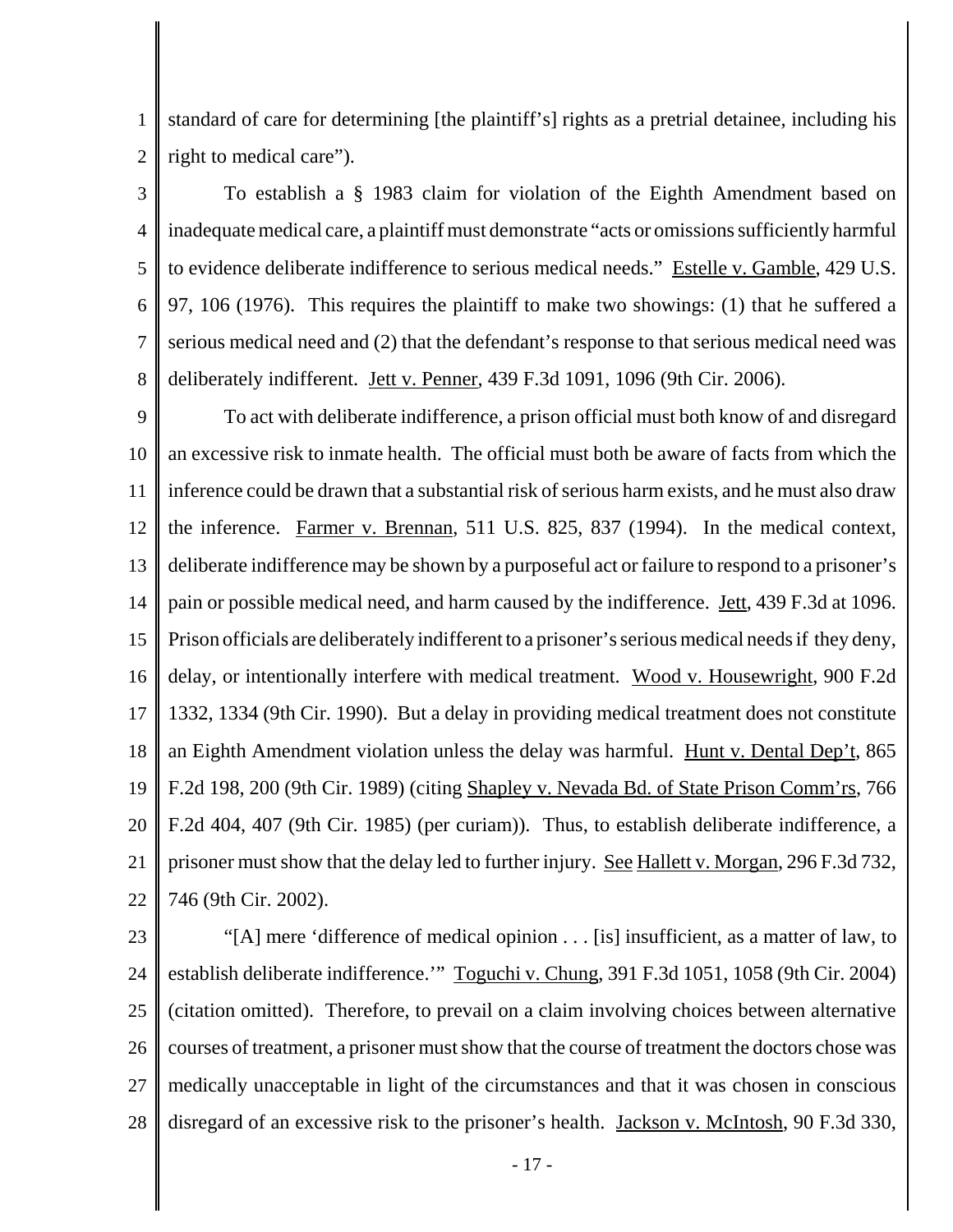1 332 (9th Cir. 1996).

2

## **B. Analysis**

3 4 5 6 7 8 9 10 The Court rejects Defendants' contention that Plaintiff failed to comply with the Rules of Procedure because he failed to file a separate statement of contravening facts (Doc. #58 at 2). Although the PSOF does not set forth numbered paragraphs directly corresponding to each of Defendants' numbered paragraphs, it more than sufficiently establishes disputes with the DSOF. In light of Plaintiff's *pro se* status and the requirement to construe his pleadings liberally, the Court will consider his response and the PSOF. Karim-Panahi v. Los Angeles Police Dep't, 839 F.2d 621, 623 (9th Cir. 1988); see also Haines v. Kerner, 404 U.S. 519, 520-21 (1972).

11 12 13 14 15 Turning to the merits, the parties do not dispute that Plaintiff suffered from a serious medical need, thereby satisfying the first prong of the deliberate-indifference test. Estelle, 429 U.S. at 104. The summary judgment analysis thus turns on whether Defendants' response to Plaintiff's serious medical need was deliberately indifferent. See Jett, 439 F.3d at 1096.

16 17 18 19 20 21 22 To meet their burden on summary judgment, Defendants must come forward with evidence that establishes the absence of a triable issue of fact; in other words, evidence that they did not deny or delay treatment for Plaintiff's diabetes knowing that such treatment was medically appropriate. The gravamen of Plaintiff's complaint is that the lack of initial diagnostic testing, the delay in obtaining Lantus insulin, delays in administering injections, and injections and blood glucose checks through the trap door exemplify deliberately indifferent medical care.

23

## **1. Initial testing**

24 25 26 27 28 The parties dispute whether Defendants were required to provide a battery of diagnostic tests when Plaintiff arrived at the jail. Defendants submit a copy of the Coconino County Policy governing treatment of diabetic inmates (Doc. #37, Exs. F, V). This policy requires that an initial medical questionnaire on the inmate's diabetic history be completed, that medical staff be notified of the inmate's condition, that nursing staff conduct a medical

- 18 -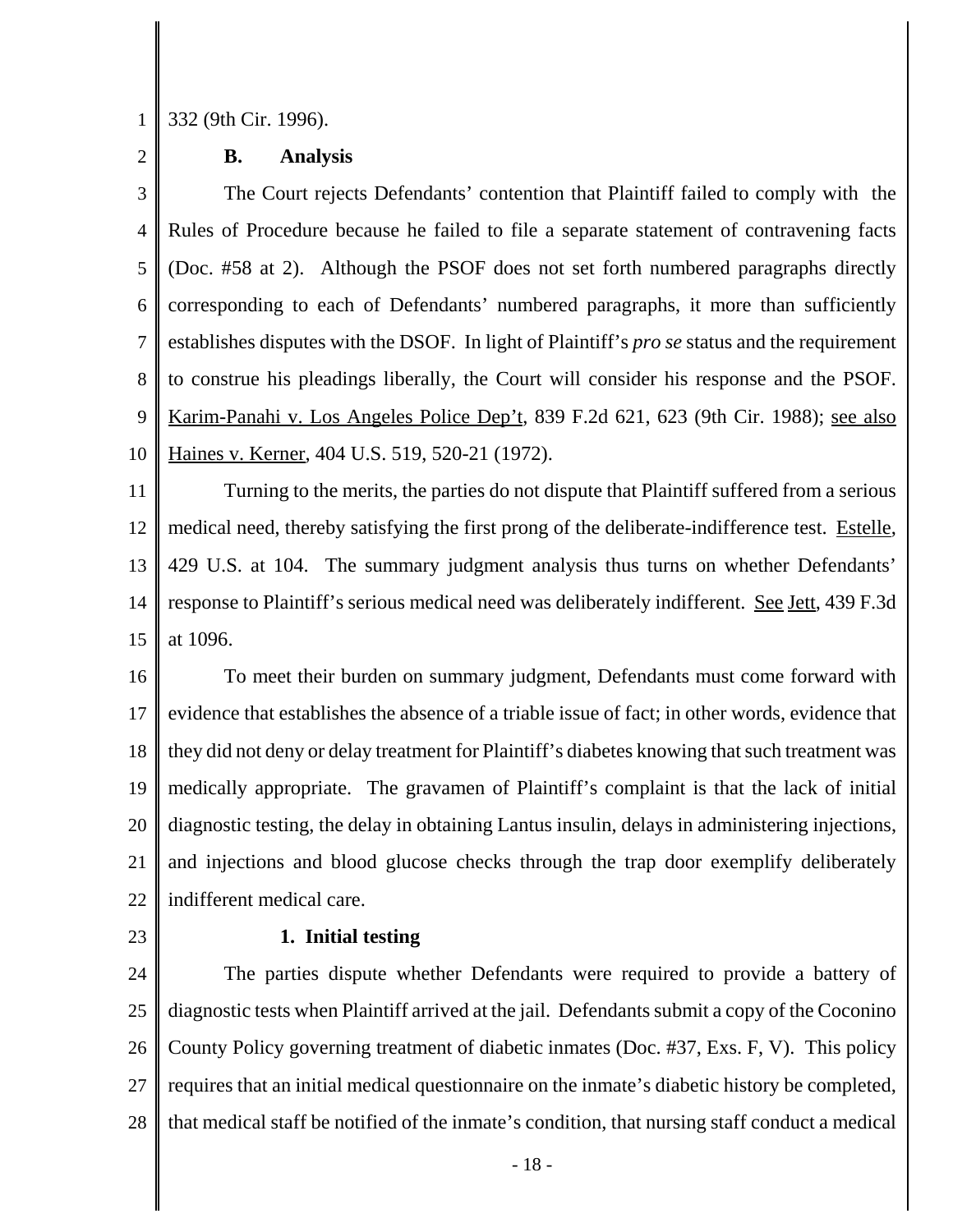1 2 3 4 5 6 7 8 screening, and that nursing staff ensure a medically approved diabetic diet for the inmate and daily insulin treatment (id.). Finally, the policy requires a physician to review medications given to diabetic inmates at the earliest opportune time  $(id.)$ . The record shows that upon his arrival at the jail, an initial evaluation and medical screening were performed, Plaintiff was immediately placed on a protocol of regular blood glucose monitoring and prescribed insulin, and he was provided a diabetic diet (Doc. #37, DSOF ¶ 6; Ex. B; Ex. F, Hirsch Aff. ¶¶ 5-6). According to Defendants' evidence, they adhered to the jail's policy requiring specific and immediate treatment for incoming diabetic inmates.

9 10 11 12 13 14 15 16 17 18 19 20 21 22 23 24 In response, Plaintiff proffers articles regarding the treatment of diabetes in the correctional setting and that suggest that certain tests be performed, such as a Hemoglobin A1C blood test, a fasting blood lipid test, a urine test, as well as eye and foot exams (Doc. #56, Exs. H-J). Although Plaintiff presents these articles as establishing the standard for diabetes treatment, none of the articles makes such a claim, and Plaintiff presents no medical expert who makes that claim. The American Diabetes Association article specifically states "[t]his document provides a general set of guideline for diabetes care . . . . It is not designed to be a diabetes management manual" (id., Ex. H at S73). The National Commission on Correctional Health Care describes its published guidelines as tools to help correctional health care professionals manage diseases, but notes that its "guidelines cannot and do not substitute for individual clinical professional judgment" (id., Ex. I at 8, citing http://www.ncchc.org/resources/guidelines.html). The National Guidelines article states that it "provides a general set of guidelines for diabetes care in correctional institutions. It is not designed to be a diabetes management manual" (id., Ex. J at 9). Thus, Plaintiff's evidence consists of various recommendations. There is nothing to show that Defendants' failure to adhere to these recommendations amounted to deliberate indifference.

25 26 27 28 Moreover, there is no dispute that when he arrived at the jail, Plaintiff was medically screened, immediately received insulin, and was placed on a protocol to treat his diabetes (see Doc. #37, Ex. F; Doc. #56, PSOF ¶¶ 27, 29). Plaintiff also received a Hemoglobin A1C blood test during his confinement at the jail (Doc. #56, PSOF ¶ 10). Finally, Plaintiff makes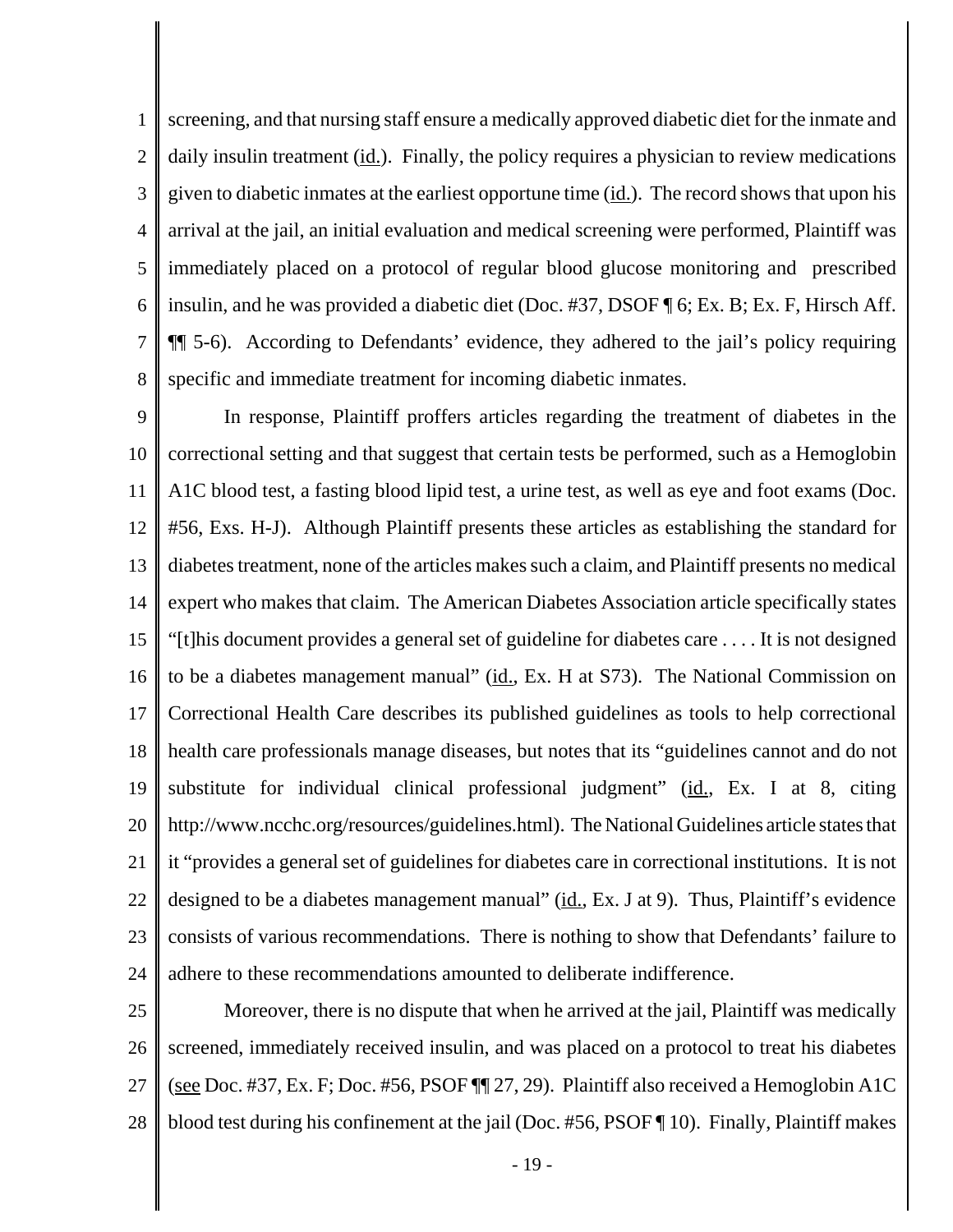1 2 3 no allegations that he suffered eye or foot problems that could have been avoided with an initial eye or comprehensive foot exam. <u>See Hunt</u>, 865 F.2d at 200 (any delay in care must be harmful to implicate the Eighth Amendment).

4 5 6 7 8 9 10 11 Plaintiff's claim that Defendants were deliberately different because the jail facility was not accredited represents an official-capacity claim, or a claim against the county, and such a claim was not raised in Plaintiff's First Amended Complaint (see Doc. #8, setting forth only individual-capacity claims against the named Defendants). Regardless, Plaintiff cites no legal authority holding that the lack of accreditation, standing alone, gives rise to an Eighth Amendment violation. As noted by Defendants, state law does not require accreditation. It only requires some type of annual inspection by an outside agency (Doc. #58 at 8, citing Ariz. Rev. Stat. § 36-402(A)(11)).

12 13 14 The Court concludes, on the basis of undisputed facts and as a matter of law, that neither the failure to perform various medical and diagnostic tests at booking nor that lack of accreditation amounts to deliberate indifference.

15

## **2. Insulin**

16 17 18 19 20 21 22 23 Plaintiff immediately was placed on a regimen of insulin treatment when he arrived at the jail. Defendants administered 70/30 insulin along with regular insulin (Doc. #37, Ex. F, Hirsch Aff. ¶ 15). Hirsch attested that the 70/30 insulin was the long-acting insulin on the Coconino's Jail's formulary at the time (id. 18). Nonetheless, Fader switched Plaintiff from the 70/30 insulin to Lantus insulin on August 28, 2007, less than month after Plaintiff arrived at the jail  $(id. \P 19)$ . Plaintiff's medical records reflect that his blood glucose levels continued to fluctuate and his condition remained difficult to manage even after the switch to Lantus insulin (id. ¶ 20).

24 25 26 27 28 Plaintiff provides few allegations regarding how he was harmed from the initial use of 70/30 insulin. In his pleading, he stated that he began to get very sick, that his glucose levels rose extremely high, which in turn harmed his pancreas (Doc. #8 at 3). In his response and PSOF, however, he makes no additional or specific allegations regarding the harm that resulted from the use of a different type of insulin. See Celotex, 477 U.S. at 324 (nonmovant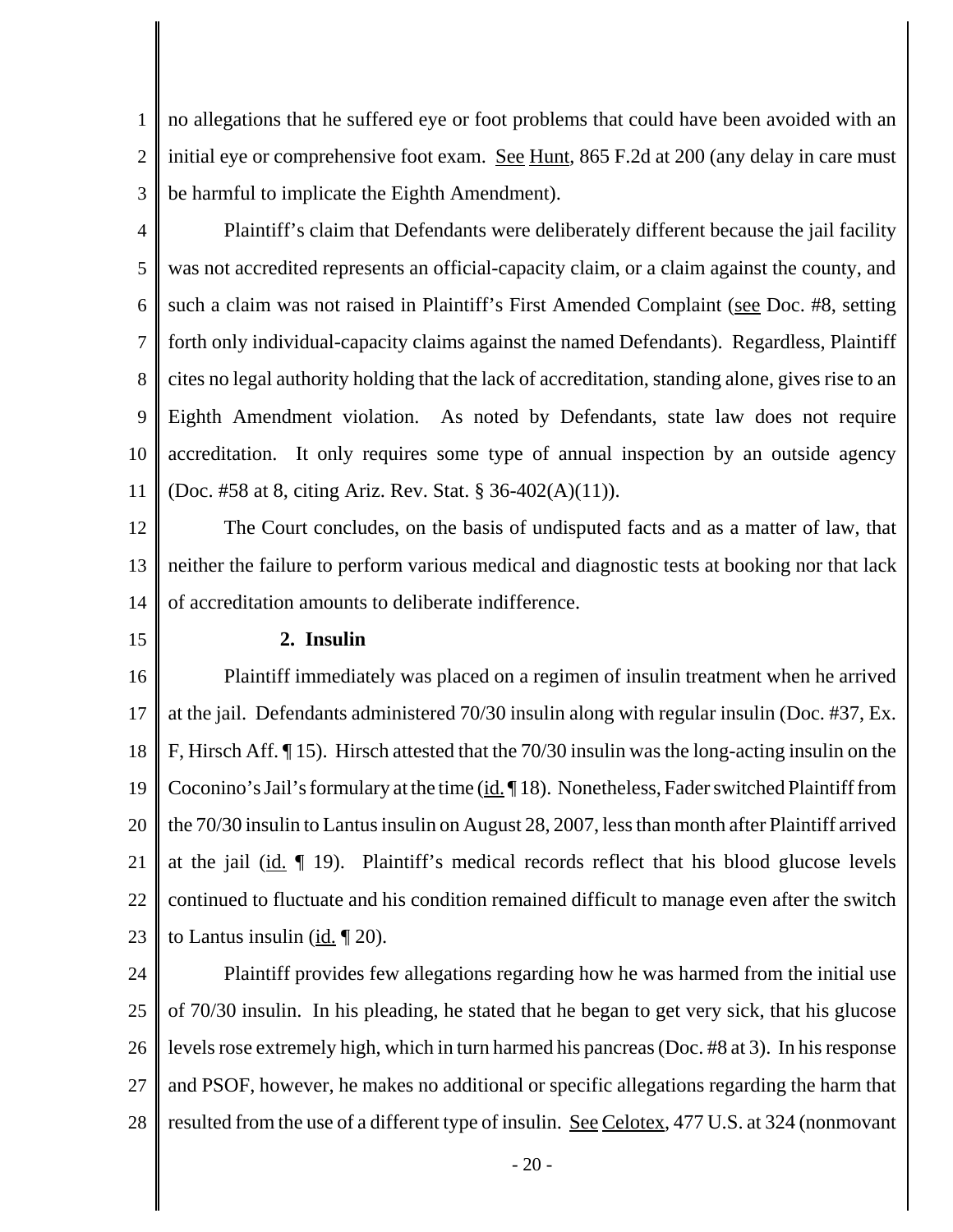1 2 3 4 5 6 7 must "go beyond the pleadings . . . and designate specific facts showing" a material factual dispute). Plaintiff did not respond to Defendants' evidence showing that Plaintiff's glucose levels continued to fluctuate after the switch to Lantus, nor did he dispute Defendants' diagnosis of Plaintiff as a "brittle diabetic" with highly variable responses to consistent doses of insulin and a managed diet (see Doc. #37, DSOF  $\P$  5). As a result, there is nothing to suggest that the use of 70/30 insulin was medically unacceptable, used in disregard of a risk to Plaintiff's health, or damaging to Plaintiff. See Jackson, 90 F.3d at 332.

8 9 10 11 12 Plaintiff may have disagreed with Defendants' initial decision to use 70/30 insulin, but mere disagreements between an inmate and medical personnel over the course of medical treatment does not establish deliberate indifference. See Toguchi, 391 F.3d at 1058. Plaintiff has not presented evidence from which a reasonable jury could conclude that the use of 70/30 insulin for approximately one month amounted to deliberate indifference.

13

## **3. Injection delays**

14 15 16 17 18 19 The record shows that Plaintiff received late insulin injections twice on September 6, once on September 8, and again on September 9 (Doc. #56, Ex. A, Pl. Decl. ¶¶ 20-22). On September 10, Plaintiff file his formal grievance in which he complained generally about untimely injections (id. ¶ 23). Hirsch's response acknowledged that Plaintiff may have received some untimely injections, but noted that the majority of his injections have been within an hour of his meal times, which is standard practice  $(id, Ex. O at 2)$ .

20 21 22 23 24 25 26 27 Plaintiff does not present specific facts or evidence showing harm caused by a few late injections. Nor does Plaintiff aver that the late injections continued after Hirsch's response to the formal grievance (see  $id.$ , Ex. A, Pl. Decl.  $\P$  24 (stating only that injections and blood glucose checks through the trap door continued after Hirsch issued her response)). Moreover, the record shows that Defendants responded to Plaintiff's concerns about the timeliness of injections. Plaintiff has not presented evidence from which a reasonable jury could conclude that Defendants acted with deliberate indifference concerning the timing of Plaintiff's injections.

28

## **4. Injections and blood glucose tests through trap door**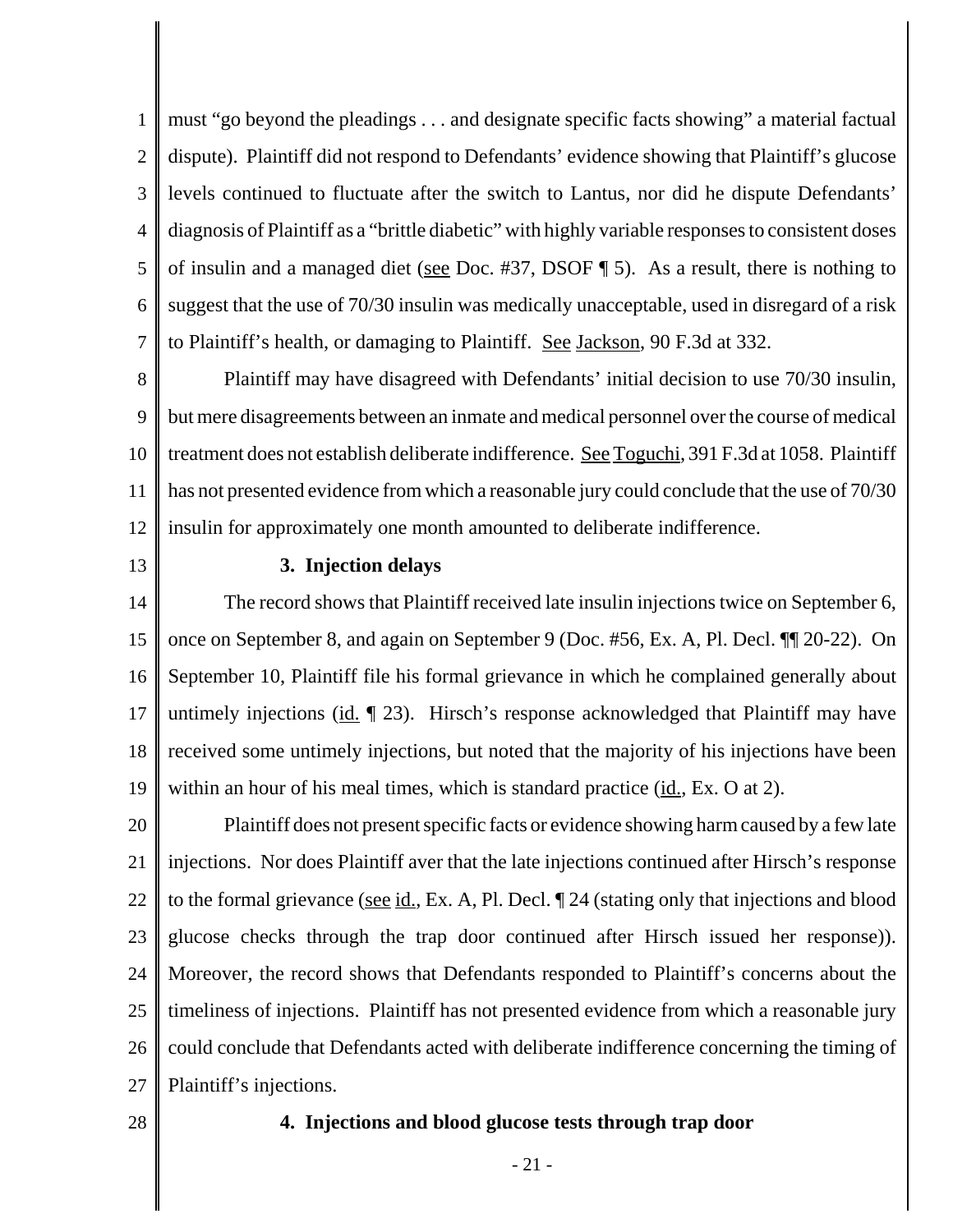1 2 3 4 5 6 7 8 9 10 In his formal grievance to Hirsch, Plaintiff complained that he received blood glucose tests and insulin injections through the trap door (Doc. #56, Ex. N). In the September 13, 2007 response to this complaint, Hirsch acknowledged that it was not an ideal way to administer injections, stated that she discussed this issue with the nurses, and assured Plaintiff that it would not happen again (id., Ex. O). In his deposition, Plaintiff confirmed that Hirsch had agreed to change the practice of administering injections through the trap door, but that "[i]t happened maybe two more – one or two more occasions" (Doc. #38, Ex. G, part 2, Pl. Dep. 145:10-17).Plaintiff averred that in all, he received injections through the trap door 4 or 5 times during his confinement at the jail (id., Ex. G, part 3, Pl. Dep. 161:22-162:3).

11 12 13 14 15 16 17 18 19 20 21 22 23 24 Plaintiff received blood glucose checks 3-4 times a day, and after most of these checks, he received insulin injections (Doc. #37, Ex. F, Hirsch Aff. ¶¶ 7, 15-16). Therefore, during his 5 and 1/2-month jail confinement, Plaintiff received at least 500 or more blood glucose checks and insulin injections. His admission that just 4 or 5 of these injections were improperly administered through the trap door fails to establish deliberately indifferent care. If the neglect is an "isolated occurrence" or an "isolated exception" to the overall treatment of the prisoner, it "militates against a finding of deliberate indifference." McGuckin v. Smith, 974 F.2d 1050, 1060 (9th Cir. 1991), overruled on other grounds by WMX Techs., Inc. v. Miller, 104 F.3d 1133 (9th Cir. 1997) (en banc). Although Plaintiff's concerns about the unsanitary practice of administering injections through the trap door were valid, he has failed to show that he contracted an infection or suffered any harm as a result of those isolated occurrences (see Doc. #38, Ex. G, part 4, Pl. Dep., 158:4-159:16). His assertion that he *may* have contracted an infection or disease that has not yet presented is purely speculative (see id.).

25 26 27 28 Finally, as stated, Hirsch responded to Plaintiff's concern about use of the trap door and assured him that this practice would not continue (Doc. #56, Ex. O at 3). Shortly after issuing this response, Hirsch held a medical staff meeting and posted the meeting's agenda, which specifically addressed insulin administration and directed that blood glucose checks